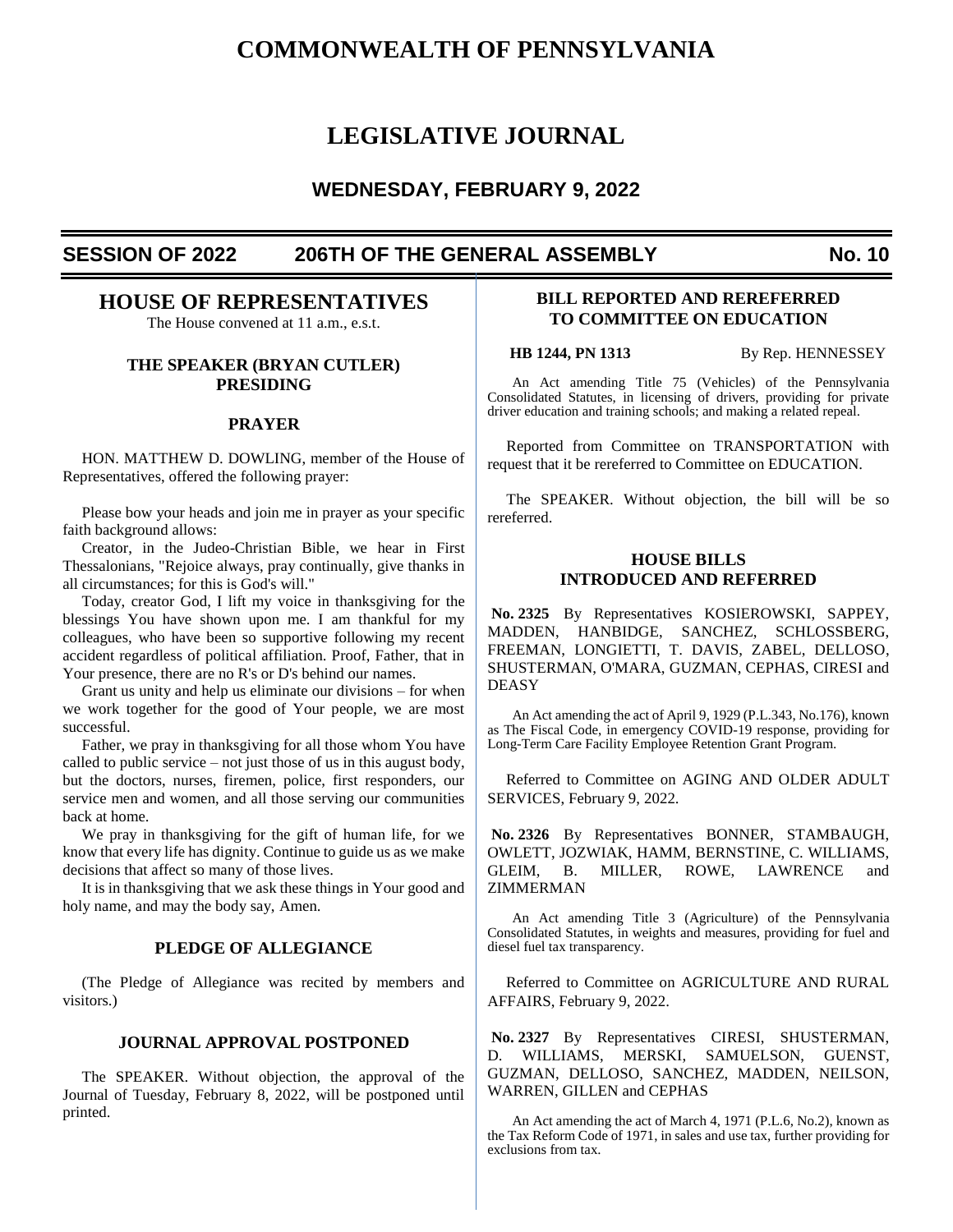Referred to Committee on FINANCE, February 9, 2022.

**No. 2328** By Representatives ORTITAY, PISCIOTTANO, HILL-EVANS, SCHLEGEL CULVER, SCHLOSSBERG, CIRESI, DEASY, THOMAS and STEPHENS

An Act amending Title 4 (Amusements) of the Pennsylvania Consolidated Statutes, in revenues, further providing for transfers from State Gaming Fund.

Referred to Committee on GAMING OVERSIGHT, February 9, 2022.

**No. 2329** By Representatives STURLA, MERSKI, DeLUCA, HILL-EVANS, PARKER, McNEILL, N. NELSON, SANCHEZ, SCHLOSSBERG, DELLOSO, R. BROWN, NEILSON, CIRESI, WELBY and CEPHAS

An Act amending Title 53 (Municipalities Generally) of the Pennsylvania Consolidated Statutes, in neighborhood blight reclamation and revitalization, providing for State blight data collection system.

Referred to Committee on URBAN AFFAIRS, February 9, 2022.

**No. 2330** By Representatives STURLA, HILL-EVANS and WELBY

An Act authorizing counties to impose sales and use taxes; providing for the levying, assessment and collection of taxes and for the powers and duties of the Department of Community and Economic Development, the Department of Revenue and the State Treasurer; and establishing the County Sales and Use Tax Fund.

Referred to Committee on LOCAL GOVERNMENT, February 9, 2022.

# **No. 2331** By Representatives GLEIM, HAMM, ZIMMERMAN, KEEFER, PICKETT, FEE, RYAN, MILLARD, SCHLEGEL CULVER, JAMES, JOZWIAK and ROWE

An Act amending the act of October 4, 1978 (P.L.864, No.167), known as the Storm Water Management Act, further providing for powers and duties of the Department of Environmental Resources; and making editorial changes.

Referred to Committee on ENVIRONMENTAL RESOURCES AND ENERGY, February 9, 2022.

**No. 2332** By Representatives FEE, CEPHAS, R. BROWN, CIRESI, SCHLEGEL CULVER, T. DAVIS, GUENST, HAMM, HANBIDGE, HENNESSEY, HICKERNELL, HILL-EVANS, HOHENSTEIN, JAMES, JONES, KEEFER, KINSEY, M. MACKENZIE, MADDEN, McNEILL, MENTZER, MOUL, MULLINS, PARKER, PICKETT, SANCHEZ, SAYLOR, SCHLOSSBERG, ZIMMERMAN and INNAMORATO

An Act amending the act of March 10, 1949 (P.L.30, No.14), known as the Public School Code of 1949, in school health services, further providing for dental examinations and dental hygiene services.

Referred to Committee on EDUCATION, February 9, 2022.

**No. 2333** By Representatives KAUFER, THOMAS, COOK, ROTHMAN, PICKETT and R. BROWN

An Act amending Title 12 (Commerce and Trade) of the Pennsylvania Consolidated Statutes, providing for Commonwealth Economic Development Action Team.

Referred to Committee on COMMERCE, February 9, 2022.

**No. 2334** By Representatives R. MACKENZIE, COX, GALLOWAY, M. MACKENZIE, MOUL, ROWE and RYAN

An Act amending the act of July 5, 2012 (P.L.1086, No.127), known as the Public Works Employment Verification Act, further providing for verification form, for violations and for enforcement and sanctions.

Referred to Committee on LABOR AND INDUSTRY, February 9, 2022.

**No. 2335** By Representatives R. MACKENZIE, SOLOMON, HERRIN, MOUL, PICKETT, ROTHMAN, ROWE, TOPPER and ZIMMERMAN

An Act amending the act of June 3, 1937 (P.L.1333, No.320), known as the Pennsylvania Election Code, in nomination of candidates, further providing for casting of lots for position of names upon the primary ballots or ballot labels and notice to candidates; in ballots, further providing for form of official election ballot and providing for order of candidates on the ballot; and, in Pennsylvania Election Law Advisory Board, providing for ballot order randomization study.

Referred to Committee on STATE GOVERNMENT, February 9, 2022.

### **LEAVES OF ABSENCE**

The SPEAKER. Going to leaves of absence.

The Chair recognizes the majority whip, who indicates that there are no leaves. The Chair thanks the lady.

The Chair recognizes the Democratic whip. The good gentleman indicates that there are no leaves.

# **MASTER ROLL CALL**

The SPEAKER. The Chair is about to take the master roll call. Members will proceed to vote.

The following roll call was recorded:

## PRESENT–200

| Armanini         | Frankel   | Longietti     | Rigby          |
|------------------|-----------|---------------|----------------|
| <b>Benham</b>    | Freeman   | Mackenzie, M. | Roae           |
| Benninghoff      | Fritz.    | Mackenzie, R. | Rossi          |
| Bernstine        | Galloway  | Madden        | Rothman        |
| <b>Bizzarro</b>  | Gaydos    | Major         | Rowe           |
| <b>Boback</b>    | Gillen    | Mako          | Rozzi          |
| <b>Bonner</b>    | Gillespie | Malagari      | Ryan           |
| <b>B</b> orowicz | Gleim     | Maloney       | Sainato        |
| Boyle            | Gregory   | Markosek      | Samuelson      |
| <b>Bradford</b>  | Greiner   | Marshall      | <b>Sanchez</b> |
| <b>Briggs</b>    | Grove     | Masser        | Sankey         |
| <b>Brooks</b>    | Guenst    | Matzie        | Sappey         |
| Brown, A.        | Guzman    | McClinton     | Saylor         |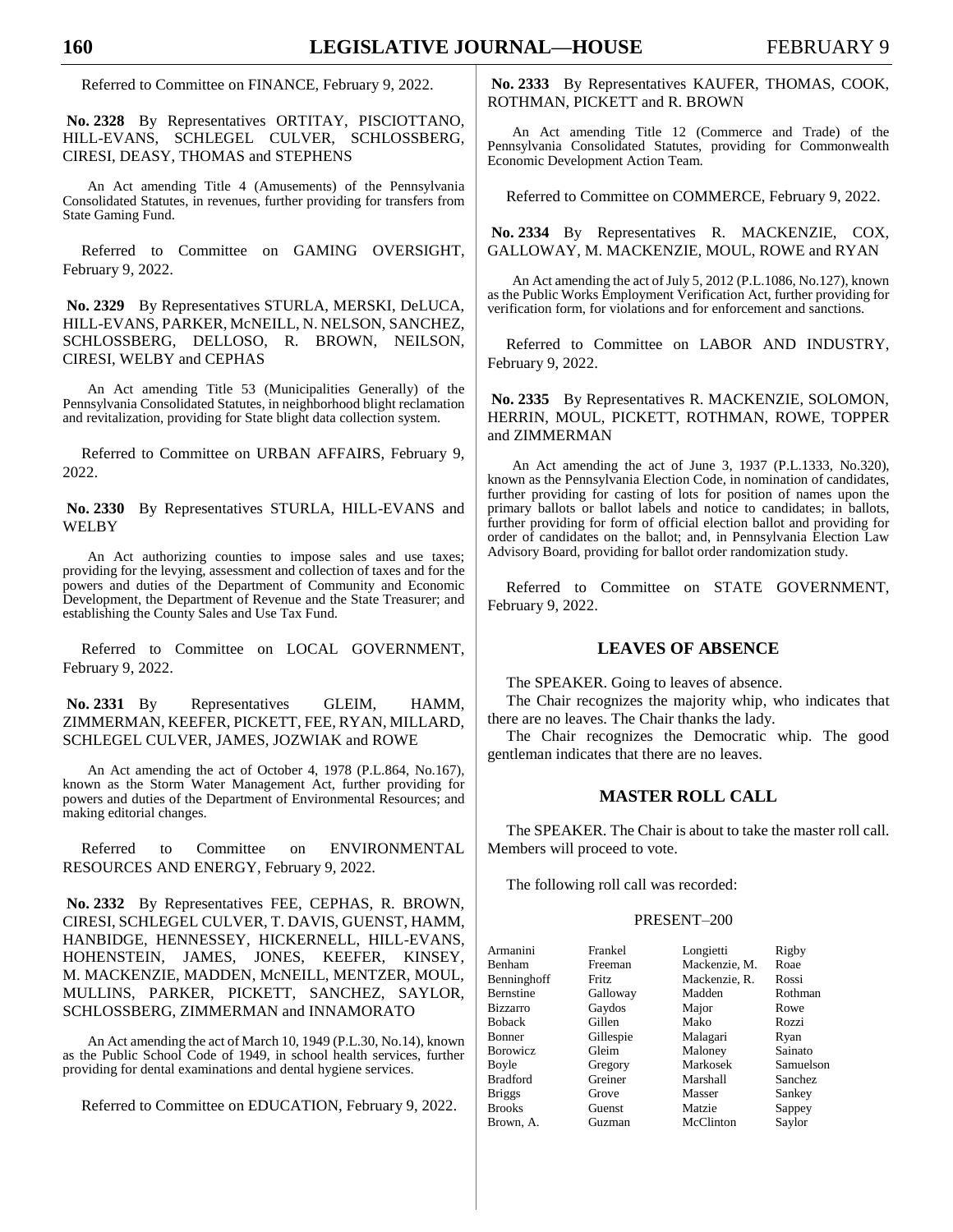# 2022 **LEGISLATIVE JOURNAL—HOUSE 161**

| Brown, R.                                            |
|------------------------------------------------------|
| Bullock                                              |
| <b>Burgos</b>                                        |
| <b>Burns</b>                                         |
| Carroll                                              |
|                                                      |
| Causer<br>Cephas<br>Ciresi<br>Conklin<br>Cook<br>Cox |
|                                                      |
|                                                      |
|                                                      |
|                                                      |
| Cruz                                                 |
| Culver                                               |
| Curry                                                |
| Daley                                                |
| Davanzo                                              |
| Davis, A.                                            |
| Davis, T.                                            |
| Dawkins                                              |
| Day                                                  |
| Deasy                                                |
| DeLissio                                             |
| Delloso                                              |
| Delozier                                             |
| DelRosso                                             |
| DeLuca                                               |
| Diamond                                              |
| Dowling                                              |
| Driscoll<br>Dunbar<br>Ecker                          |
|                                                      |
|                                                      |
| -<br>Emrick                                          |
| -<br>Evans                                           |
| Farry                                                |
| Fee                                                  |
| Fiedler                                              |
| Fitzgerald                                           |
| Flood                                                |

Hamm McNeill Schemel Hanbidge Mehaffie Schlossberg Harkins Mentzer Schmitt Burns Harris Mercuri Schroeder Heffley Merski Schweyer Helm Metcalfe Shusterman Hennessey Metzgar Silvis Herrin Mihalek Sims Hershey Millard Smith Hickernell Miller, B. Snyder Hohenstein Miller, D. Solomon Howard Mizgorski Sonney<br>
Innamorato Moul Staats Innamorato Moul Irvin Mullery Stambaugh Isaacson Mullins Stephens James Mustello Struzzi Jones Neilson Sturla Jozwiak Nelson, E. Thomas Kail Nelson, N. Tomlinson Kaufer O'Mara Topper Kauffman O'Neal Twardzik Keefer Oberlander Vitali Kenyatta Ortitay Warner Kerwin Otten Warren DelRosso Kim Owlett Webster Kinkead Parker Welby Kinsey Pashinski Wentling<br>
Kirkland Peifer Wheeland Klunk Pennycuick White Knowles Pickett Williams, C. Kosierowski Pisciottano Williams, D. Krajewski Polinchock Young Krueger Puskaric Zabel Kulik Quinn Zimmerman Fee Labs Rabb Lawrence Rader Cutler. Lee Rapp Speaker Lewis

Wheeland

# ADDITIONS–0

#### NOT VOTING–0

#### EXCUSED–0

#### LEAVES ADDED–1

Borowicz

The SPEAKER. Two hundred members having voted on the master roll, a quorum is present.

# **GUESTS INTRODUCED**

The SPEAKER. Turning to visitor and guest recognition.

Located in the gallery, the Chair is pleased to welcome guests of Representative Craig Williams, the Garnet Valley Football Team. They are the 2021 District 1 Class 6A Champions, with a team record of 14 wins and 1 loss. Coach Mike Ricci is being honored upon his 2022 retirement after having served 35 years as the head coach of the team. Congratulations to the team for an outstanding season. I had the privilege of meeting them earlier. And to the coach, congratulations on a very meaningful and impactful career on all these young lives.

Located in the gallery, the Chair is pleased to welcome guests of Representative Emrick, the Nazareth Area High School Student Government. Representative Emrick's daughter, Zoey, is part of this group. She is currently a junior in high school. I had

the privilege of speaking with them earlier and thanked Zoey for sharing her dad with us. So welcome, everyone.

Members, if you would please take your seats. We are going to do some brief retirement remarks.

# **BRENDA ZABLOTSKY PRESENTED**

The SPEAKER. We have already said it once this week, but it bears repeating. As elected members, our staff is what allows all of us to be successful and impact those in our communities, so it is my pleasure to recognize Brenda Zablotsky for 43 years of dedicated service to the House Republican Caucus.

For more than four decades, Brenda has served faithfully as an administrative assistant. During this time, remarkably, she has only worked for two legislators. She worked with former Representative George Hasay for 27 years, and has worked with Representative Boback, whom I came in with, for the past 16. Brenda, you have an impressive career. The fact that you worked with only two legislators in 43 years is a testament to your aptitude, your dedication, and your loyalty to this institution and its members.

On behalf of the House of Representatives, we wish you the very best in your retirement years. And I would like to recognize Representative Boback for some additional remarks.

#### **STATEMENT BY MS. BOBACK**

Ms. BOBACK. Thank you, Mr. Speaker.

Brenda was hired in February 1979 when she was 20 years old. She was assigned to work for William Foster – Monroe, Pike, Susquehanna, and Wayne Counties – where she worked for 3 days, Mr. Speaker. So she actually had three of us. She worked with him for 3 days, but then she was reassigned to work with Representative George Hasay, where she remained for 27 years until his retirement.

While working for Representative Hasay, she served as the administrative assistant to the Federal-State Relations Committee, the Conservation Committee, and the Business and Economic Development Committee, which we now know as Commerce. And this was over the course of 25 years. Brenda has worked with me for 16 years, and while working for me, she has served as the administrative assistant for the Children and Youth Committee, and now the Veterans Affairs and Emergency Preparedness Committee. She has served the House of Representatives and the residents of the 117th District, as Mr. Speaker said, for 43 years.

As an aside, I want to mention that when I was going door to door the first time I ran for office, there were so many residents that said, well, I will support you if you promise to keep Brenda Zablotsky. That is how well she was known. And I would say, well, if I get elected, and if she is willing to work with me, so be it. And that is how it happened. Because you have to know that during that time prior to when Speaker and I came, computer and e-mail were nonexistent. Legislative and constituent communications were done via letter, memo, or telephone.

On a personal note, Brenda grew up in Susquehanna County and attended the school in Mountain View called Mountain View School District. She is married to her high school sweetheart, Theodore "Teddy" Zablotsky, and they will be married for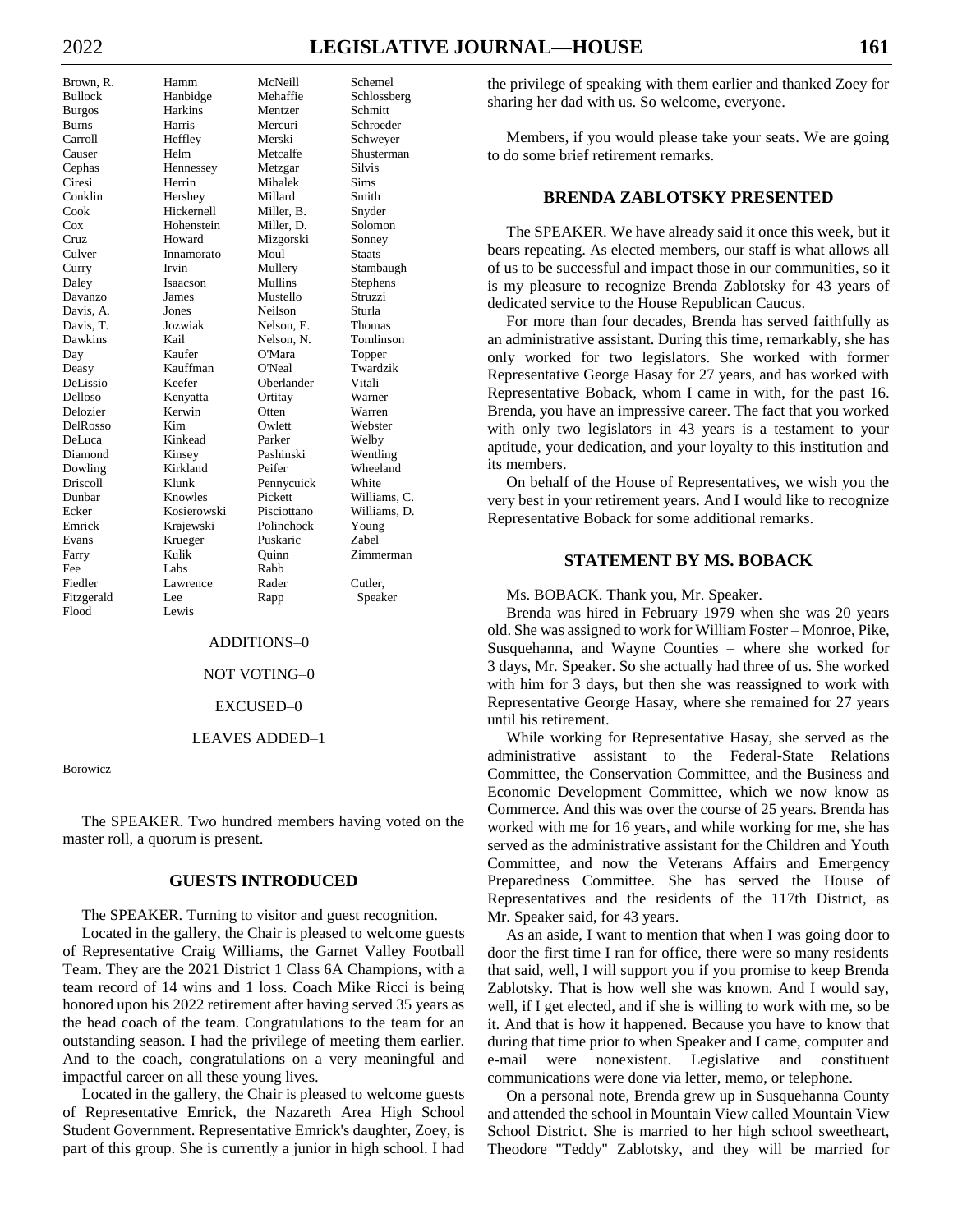46 years on October 16, 2022. She is the mother of two children, Stephen and Brandee; mother-in-law to Sherry Zablotsky; and grandmother to Aislynne.

On behalf of the district staff – Carol, Leslie, Julie, Beth, and Ann – I say thank you, Brenda, for your mentorship, your professionalism, your kindness, your expertise, and all you have dedicated to the good people of House District 117. Thank you, Brenda.

Thank you, Mr. Speaker.

The SPEAKER. The Chair thanks the lady and congratulations again. What a wonderful career. And, Madam Chair, I would simply offer that I think with a career that long and noteworthy that 3 days is probably just a rounding error.

Turning to committee and caucus announcements.

# **APPROPRIATIONS COMMITTEE MEETING**

The SPEAKER. The Speaker recognizes the gentleman, Representative Saylor, for a committee announcement.

Mr. SAYLOR. Thank you, Mr. Speaker.

The Appropriations Committee will meet at 11:15 in the majority caucus room, Mr. Speaker.

The SPEAKER. The Chair thanks the gentleman.

The Appropriations Committee will meet at 11:15 in the majority caucus room.

# **REPUBLICAN CAUCUS**

The SPEAKER. The Chair recognizes the gentleman, Representative Dunbar, for a caucus announcement.

Mr. DUNBAR. Thank you, Mr. Speaker. Republicans will caucus at 12 o'clock in the majority caucus room. We will be prepared to be back on the floor at 1 o'clock.

Thank you, Mr. Speaker.

The SPEAKER. The Chair thanks the gentleman.

# **DEMOCRATIC CAUCUS**

The SPEAKER. The Chair recognizes the gentleman, Representative Dan Miller, for a caucus announcement.

Mr. D. MILLER. Thank you, Mr. Speaker. Democrats will caucus at 12 o'clock, hybrid.

The SPEAKER. The Chair thanks the gentleman.

#### **RECESS**

The SPEAKER. This House will stand in recess until 1 p.m., unless sooner recalled by the Speaker.

# **AFTER RECESS**

The time of recess having expired, the House was called to order.

## **BILLS REREPORTED FROM COMMITTEE**

**HB 1161, PN 2730** (Amended) By Rep. SAYLOR

An Act providing for local solar program, for renewable energy credits and for powers and duties of the Pennsylvania Public Utility Commission.

#### APPROPRIATIONS.

**HB 1328, PN 2641** By Rep. SAYLOR

An Act amending the act of May 26, 1947 (P.L.318, No.140), known as the CPA Law, further providing for general powers of the board, for requirements for issuance of certificate, for peer review and for unlawful acts.

APPROPRIATIONS.

**HB 1440, PN 2716** By Rep. SAYLOR

An Act amending the act of December 20, 1985 (P.L.457, No.112), known as the Medical Practice Act of 1985, further providing for definitions, for respiratory therapists, for perfusionist, for genetic counselor and for prosthetists, orthotists, pedorthists and orthotic fitters; providing for medical imaging professionals, radiation therapists and radiologist assistants; further providing for licenses and certificates and general qualification; repealing provisions relating to radiologic procedures and education and training required; and making related and inconsistent repeals.

APPROPRIATIONS.

**HB 1614, PN 1788** By Rep. SAYLOR

An Act amending the act of June 3, 1937 (P.L.1333, No.320), known as the Pennsylvania Election Code, in ballots, further providing for number of ballots to be printed and specimen ballots.

APPROPRIATIONS.

**HB 2126, PN 2464** By Rep. SAYLOR

An Act amending Title 74 (Transportation) of the Pennsylvania Consolidated Statutes, in preliminary provisions relating to aviation, further providing for Aviation Restricted Account; and making a related repeal.

APPROPRIATIONS.

**HB 2216, PN 2582** By Rep. SAYLOR

An Act amending Title 74 (Transportation) of the Pennsylvania Consolidated Statutes, providing for Pennsylvania Infrastructure Bank and for Pennsylvania Infrastructure Bank Fund; and making related repeals.

APPROPRIATIONS.

# **BILLS REPORTED FROM COMMITTEE, CONSIDERED FIRST TIME, AND TABLED**

**HB 1281, PN 1365** By Rep. GROVE

An Act amending Title 62 (Procurement) of the Pennsylvania Consolidated Statutes, in contracts for public works, providing for specifications for contracts.

STATE GOVERNMENT.

**HB 1712, PN 2731** (Amended) By Rep. GROVE

An Act amending Title 62 (Procurement) of the Pennsylvania Consolidated Statutes, in diverse and disadvantaged businesses, further providing for definitions and for woman-owned business, minorityowned business or veteran-owned business and establishing the HUB Zone Business Procurement Program.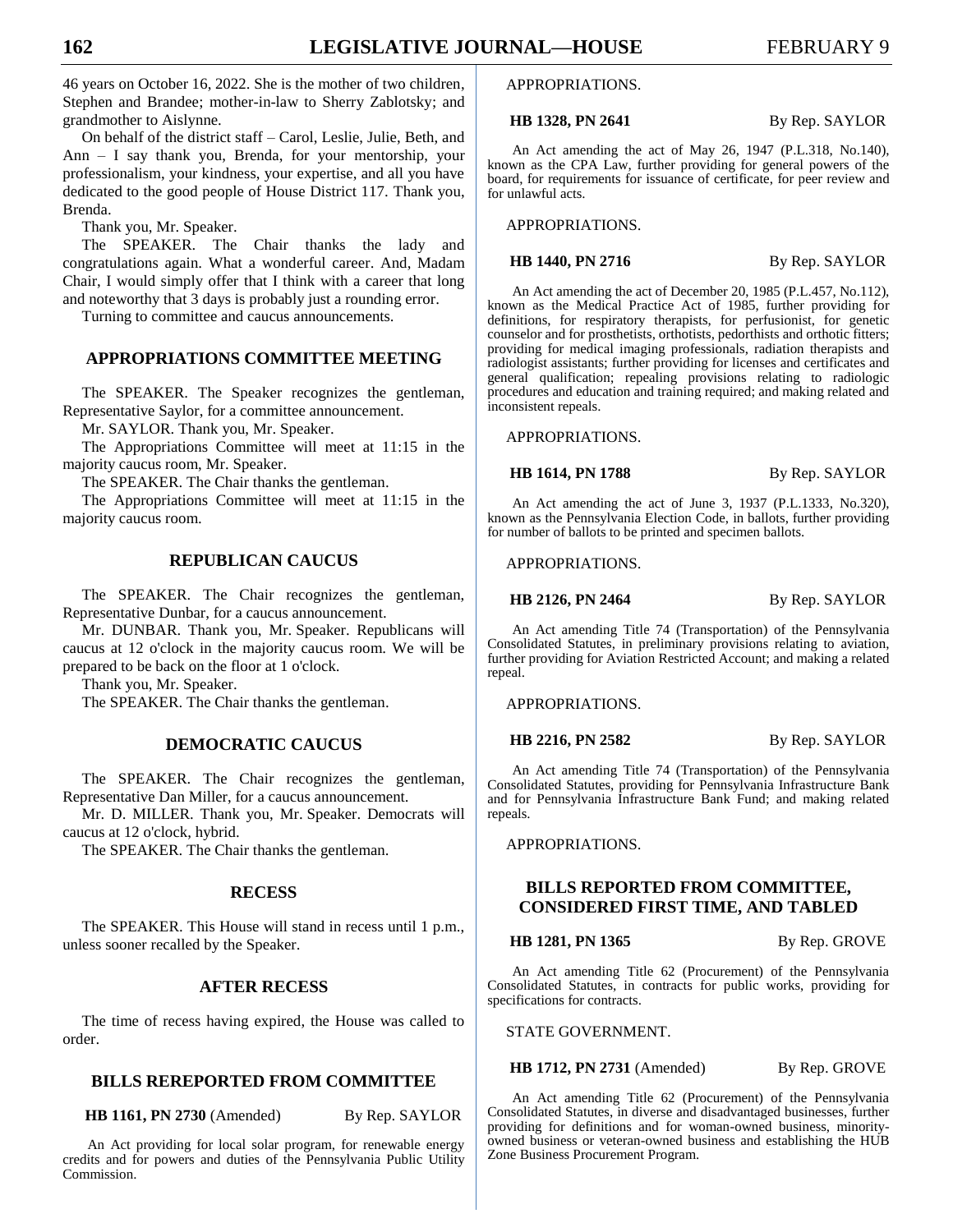STATE GOVERNMENT.

#### **HB 2183, PN 2732** (Amended) By Rep. GROVE

An Act amending Title 62 (Procurement) of the Pennsylvania Consolidated Statutes, in small and disadvantaged businesses, further providing for definitions.

STATE GOVERNMENT.

**SB 116, PN 87** By Rep. GROVE

An Act amending Title 37 (Historical and Museums) of the Pennsylvania Consolidated Statutes, in general provisions, further providing for definitions; in powers and duties of Pennsylvania Historical and Museum Commission, further providing for specific powers and duties, for personal property and for documents and providing for Commonwealth archival records, for local government archival records and for access to older public records; and, in historic properties, further providing for title to historic property and for powers over certain historic property.

#### STATE GOVERNMENT.

# **LEAVE OF ABSENCE**

The SPEAKER. The gentlewoman, Representative BOROWICZ, requests to be placed on leave. Without objection, the leave will be so granted.

#### **SENATE MESSAGE**

# AMENDED HOUSE BILL RETURNED FOR CONCURRENCE AND REFERRED TO COMMITTEE ON RULES

The clerk of the Senate, being introduced, returned **HB 232, PN 2715,** with information that the Senate has passed the same with amendment in which the concurrence of the House of Representatives is requested.

# **SENATE MESSAGE**

## HOUSE BILL CONCURRED IN BY SENATE

The clerk of the Senate, being introduced, returned **HB 2143, PN 2536,** with information that the Senate has passed the same without amendment.

## **SENATE MESSAGE**

# HOUSE AMENDMENTS CONCURRED IN BY SENATE

The clerk of the Senate, being introduced, informed that the Senate has concurred in the amendments made by the House of Representatives to **SB 739, PN 1378.**

# **BILLS SIGNED BY SPEAKER**

Bills numbered and entitled as follows having been prepared for presentation to the Governor, and the same being correct, the titles were publicly read as follows:

#### **HB 2143, PN 2536**

An Act amending Title 61 (Prisons and Parole) of the Pennsylvania Consolidated Statutes, in county correctional institutions, further providing for establishment.

#### **SB 739, PN 1378**

An Act amending Title 35 (Health and Safety) of the Pennsylvania Consolidated Statutes, in Commonwealth services, further providing for definitions and for assistance to fire companies and EMS companies; in grants to fire companies and emergency medical services companies, establishing the Emergency Medical Services COVID-19 Recovery Grant Program and providing for expiration of authority relating to Emergency Medical Services COVID-19 Recovery Grant Program; and making editorial changes.

Whereupon, the Speaker, in the presence of the House, signed the same.

#### **GUESTS INTRODUCED**

The SPEAKER. Located in the gallery, the Chair is pleased to welcome guests of Representative Mizgorski, the Hampton High School Boys Soccer Team. The team won the 2021 WPIAL Class 3A Boys Soccer Championship. The seniors on the team have played together since high school. Congratulations on an outstanding season. Seated with the team is Representative Mizgorski's district office manager, Barbara Ames-Meneilly. Barbara's son was a former player on this team. Welcome, and congratulations.

Located to the left of the rostrum, the Chair is pleased to welcome Representative Rothman's sister, Elizabeth Zucker-Rothman, who is visiting from Texas; and his brother, Garrett Rothman. Welcome.

#### **CALENDAR**

#### **RESOLUTION**

Ms. BOBACK called up **HR 173, PN 2711,** entitled:

A Concurrent Resolution extending in whole the disaster emergency declared on January 28, 2022, in response to the Forbes Avenue/Fern Hollow Bridge Collapse.

On the question, Will the House adopt the resolution?

The SPEAKER. On that question, the Chair recognizes the gentlewoman, Representative Boback.

Ms. BOBACK. Thank you, Mr. Speaker.

Mr. Speaker, this legislation, HR 173, extends the current Governor's declaration of emergency for the collapse of the Forbes Avenue/Fern Hollow Bridge in the city of Pittsburgh. That is Allegheny County. And this will be extended to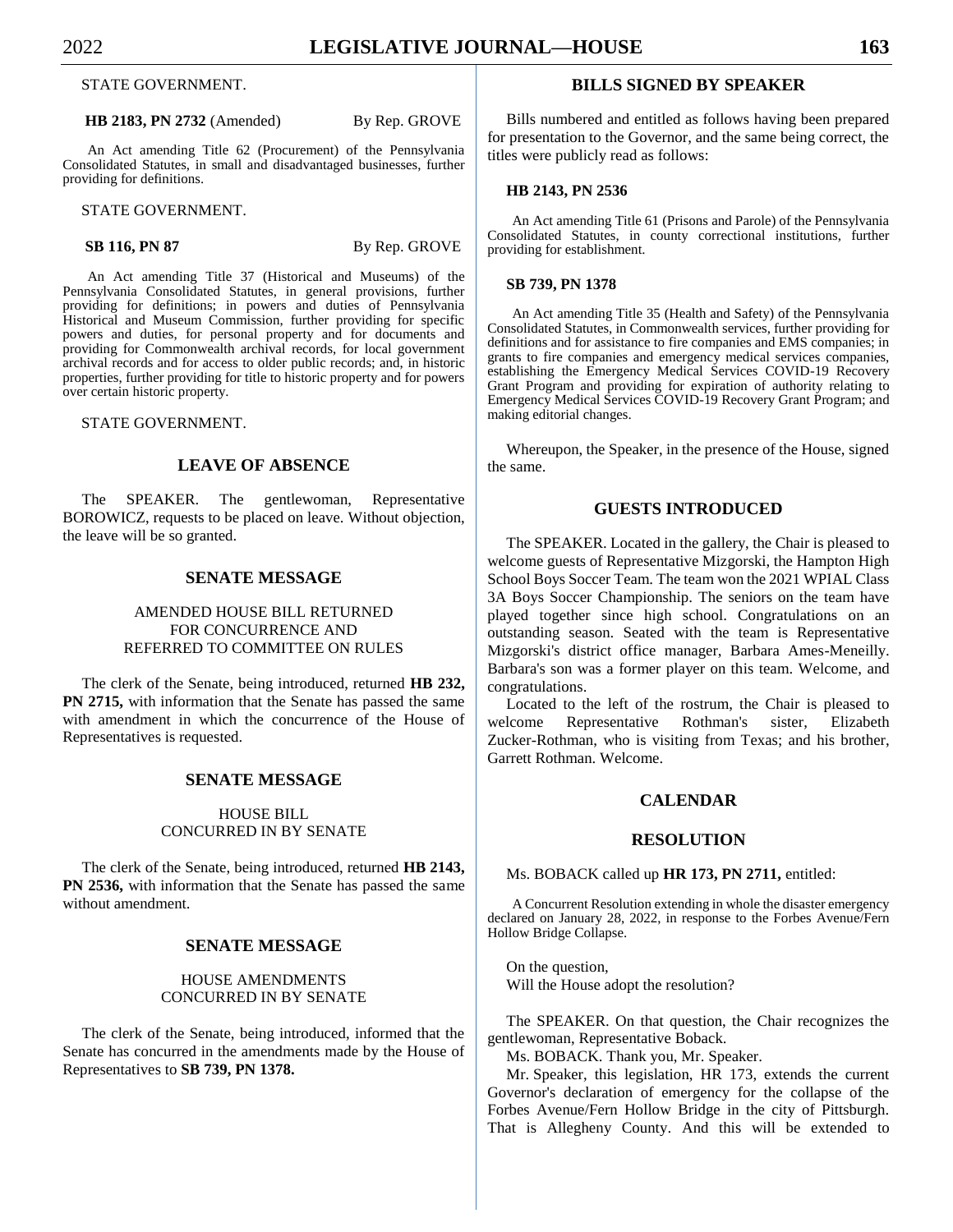March 31, 2022. I ask for your support of this very important piece of legislation. Thank you.

Thank you, Mr. Speaker. The SPEAKER. The Chair thanks the lady.

On the question recurring, Will the House adopt the resolution?

(Members proceeded to vote.)

The SPEAKER. On that question, the Chair recognizes the gentleman, Representative Harris.

Mr. HARRIS. Thank you, Mr. Speaker.

The electronic board is accurate.

The SPEAKER. The Chair thanks the good gentleman and recognizes the gentlewoman, Representative Oberlander.

Ms. OBERLANDER. Thank you, Mr. Speaker.

The electronic board is accurate.

The SPEAKER. The Chair thanks the lady.

The following roll call was recorded:

#### YEAS–199

| Armanini         | Freeman        | Longietti     | Rigby         |
|------------------|----------------|---------------|---------------|
| Benham           | Fritz          | Mackenzie, M. | Roae          |
| Benninghoff      | Galloway       | Mackenzie, R. | Rossi         |
| <b>Bernstine</b> | Gaydos         | Madden        | Rothman       |
| <b>Bizzarro</b>  | Gillen         | Major         | Rowe          |
| <b>Boback</b>    | Gillespie      | Mako          | Rozzi         |
| Bonner           | Gleim          | Malagari      | Ryan          |
| Boyle            | Gregory        | Maloney       | Sainato       |
| <b>Bradford</b>  | Greiner        | Markosek      | Samuelson     |
| <b>Briggs</b>    | Grove          | Marshall      | Sanchez       |
| <b>Brooks</b>    | Guenst         | Masser        | Sankey        |
| Brown, A.        | Guzman         | Matzie        | Sappey        |
| Brown, R.        | Hamm           | McClinton     | Saylor        |
| <b>Bullock</b>   | Hanbidge       | McNeill       | Schemel       |
| <b>Burgos</b>    | <b>Harkins</b> | Mehaffie      | Schlossberg   |
| Burns            | Harris         | Mentzer       | Schmitt       |
| Carroll          | Heffley        | Mercuri       | Schroeder     |
| Causer           | Helm           | Merski        | Schweyer      |
| Cephas           | Hennessey      | Metcalfe      | Shusterman    |
| Ciresi           | Herrin         | Metzgar       | <b>Silvis</b> |
| Conklin          | Hershey        | Mihalek       | Sims          |
| Cook             | Hickernell     | Millard       | Smith         |
| $\cos$           | Hohenstein     | Miller, B.    | Snyder        |
| Cruz             | Howard         | Miller, D.    | Solomon       |
| Culver           | Innamorato     | Mizgorski     | Sonney        |
| Curry            | Irvin          | Moul          | Staats        |
| Daley            | Isaacson       | Mullery       | Stambaugh     |
| Davanzo          | James          | Mullins       | Stephens      |
| Davis, A.        | Jones          | Mustello      | Struzzi       |
| Davis, T.        | Jozwiak        | Neilson       | Sturla        |
| Dawkins          | Kail           | Nelson, E.    | Thomas        |
| Day              | Kaufer         | Nelson. N.    | Tomlinson     |
| Deasy            | Kauffman       | O'Mara        | Topper        |
| DeLissio         | Keefer         | O'Neal        | Twardzik      |
| Delloso          | Kenyatta       | Oberlander    | Vitali        |
| Delozier         | Kerwin         | Ortitay       | Warner        |
| DelRosso         | Kim.           | Otten         | Warren        |
| DeLuca           | Kinkead        | Owlett        | Webster       |
| Diamond          | Kinsey         | Parker        | Welby         |
| Dowling          | Kirkland       | Pashinski     | Wentling      |
| Driscoll         | Klunk          | Peifer        | Wheeland      |
| Dunbar           | Knowles        | Pennycuick    | White         |
| Ecker            | Kosierowski    | Pickett       | Williams, C.  |
| Emrick           | Krajewski      | Pisciottano   | Williams, D.  |
| Evans            | Krueger        | Polinchock    | Young         |
| Farry            | Kulik          | Puskaric      | Zabel         |
|                  |                |               |               |

Lawrence Rabb

NAYS–0

#### NOT VOTING–0

EXCUSED–1

Borowicz

The majority having voted in the affirmative, the question was determined in the affirmative and the resolution was adopted.

# **BILL ON SECOND CONSIDERATION**

The House proceeded to second consideration of **HB 637, PN 594,** entitled:

An Act authorizing the Department of Environmental Protection to conduct a public comment process on and submit to the General Assembly a measure or action intended to abate, control or limit carbon dioxide emissions by imposing a revenue-generating tax or fee on carbon dioxide emissions.

On the question, Will the House agree to the bill on second consideration?

The SPEAKER. The gentleman, Representative Vitali, has amendments 679, 681, 682, 683, 684, and 704. The gentleman indicated he wishes to withdraw all the amendments. The Chair thanks the gentleman.

On the question recurring, Will the House agree to the bill on second consideration? Bill was agreed to.

## **BILL RECOMMITTED**

The SPEAKER. The majority leader moves that HB 637 be recommitted to the Committee on Appropriations.

On the question, Will the House agree to the motion? Motion was agreed to.

# **RULES COMMITTEE MEETING**

The SPEAKER. The Speaker recognizes the gentleman, the majority leader, for a Rules Committee announcement.

Mr. BENNINGHOFF. Thank you, Mr. Speaker.

There will be a Rules Committee meeting at 1:15 in the majority caucus room; 1:15, majority caucus room. Thank you, sir.

The SPEAKER. The Chair thanks the gentleman.

There will be a Rules Committee meeting at 1:15 in the majority caucus room.

The House will be at ease while the Rules Committee meets.

The House will return to order.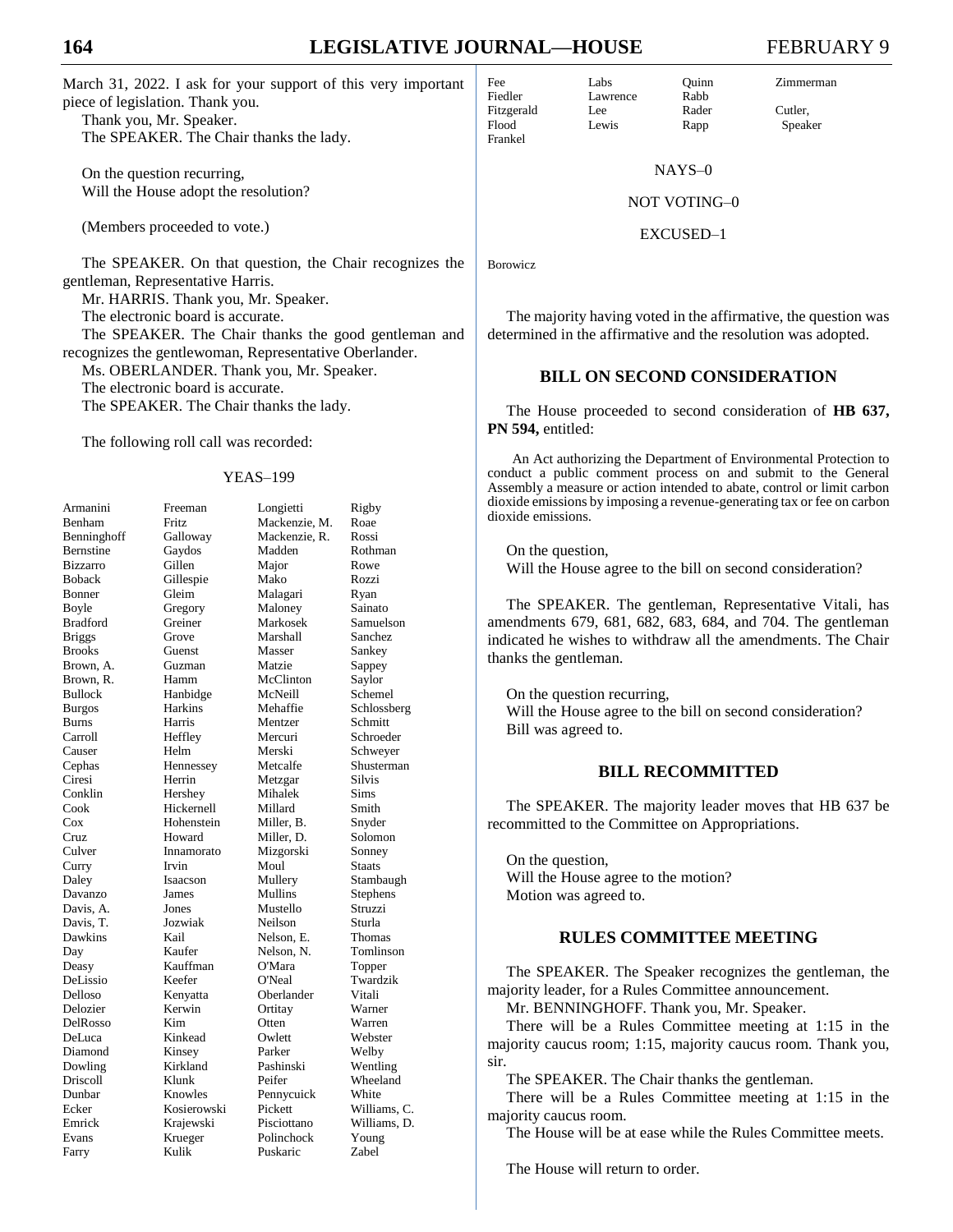# **BILL ON CONCURRENCE REPORTED FROM COMMITTEE**

#### **HB 232, PN 2715** By Rep. BENNINGHOFF

An Act amending the act of March 10, 1949 (P.L.30, No.14), known as the Public School Code of 1949, in school districts, further providing for how constituted.

RULES.

# **SUPPLEMENTAL CALENDAR B**

# **BILL ON CONCURRENCE IN SENATE AMENDMENTS**

The House proceeded to consideration of concurrence in Senate amendments to **HB 232, PN 2715,** entitled:

An Act amending the act of March 10, 1949 (P.L.30, No.14), known as the Public School Code of 1949, in school districts, further providing for how constituted.

On the question,

Will the House concur in Senate amendments?

The SPEAKER. Moved by the gentlewoman, Representative Mustello, that the House concur in the amendments inserted by the Senate.

The Chair now recognizes the Representative for a brief description of Senate amendments.

Miss MUSTELLO. Thank you, Mr. Speaker.

The Senate amended HB 232 to include a September 1, 2022, deadline for a school to change its name under the provisions of this legislation. The impacted stakeholders are supportive of this change, and I ask all of my colleagues for an affirmative vote.

Thank you so much, Mr. Speaker.

The SPEAKER. The Chair thanks the lady.

On the question recurring,

Will the House concur in Senate amendments?

The SPEAKER. Agreeable to the provisions of the Constitution, the yeas and nays will now be taken.

(Members proceeded to vote.)

The SPEAKER. On that question, the Chair recognizes the gentleman, Representative Harris.

Mr. HARRIS. Thank you, Mr. Speaker.

The electronic board is accurate.

The SPEAKER. The Chair thanks the gentleman and recognizes the gentlewoman, Representative Oberlander.

Ms. OBERLANDER. Thank you, Mr. Speaker.

The electronic board is accurate.

The SPEAKER. The Chair thanks the lady.

Greiner

#### YEAS–199

Diamond Kinsey<br>Dowling Kirklan Farry Kulik Puskaric Fiedler Lawrence Rabb Frankel

Armanini Freeman Longietti Rigby Benham Fritz Mackenzie, M. Roae Benninghoff Galloway Mackenzie, R. Rossi Bernstine Gaydos Madden Rothman Bizzarro Gillen Major Rowe Boback Gillespie Mako Rozzi Bonner Gleim Malagari Ryan Boyle Gregory Maloney Sainato<br>Bradford Greiner Markosek Samuelson Briggs Grove Marshall Sanchez Brooks Guenst Masser Sankey Brown, A. Guzman Matzie Sappey Brown, R. Hamm McClinton Saylor Bullock Hanbidge McNeill Schemel Burgos Harkins Mehaffie Schlossberg Burns Harris Mentzer Schmitt Carroll Heffley Mercuri Schroeder Causer Helm Merski Schweyer Cephas Hennessey Metcalfe Shusterman Ciresi Herrin Metzgar Silvis Hershey Mihalek Sims Cook Hickernell Millard Smith<br>Cox Hohenstein Miller, B. Snyde Cox Hohenstein Miller, B. Snyder Cruz Howard Miller, D. Solomon Culver Innamorato Mizgorski Sonney Curry Irvin Moul Staats Daley Isaacson Mullery Stambaugh Davanzo James Mullins Stephens Davis, A. Jones Mustello Struzzi Davis, T. Jozwiak Neilson Sturla Nelson, E. Day Kaufer Nelson, N. Tomlinson Deasy Kauffman O'Mara Topper DeLissio Keefer O'Neal Twardzik Delloso Kenyatta Oberlander Vitali Delozier Kerwin Ortitay Warner DelRosso Kim Otten Warren DeLuca Kinkead Owlett Webster Kirkland Pashinski Wentling Driscoll Klunk Peifer Wheeland Knowles Pennycuick Ecker Kosierowski Pickett Williams, C. Emrick Krajewski Pisciottano Williams, D. Evans Krueger Polinchock Young<br>
Farry Kulik Puskaric Zabel Fee Labs Quinn Zimmerman Fitzgerald Lee Rader Cutler,<br>Flood Lewis Rapp Speak Lewis Rapp Speaker

# NAYS–0

#### NOT VOTING–0

#### EXCUSED–1

Borowicz

The majority required by the Constitution having voted in the affirmative, the question was determined in the affirmative and the amendments were concurred in.

Ordered, That the clerk inform the Senate accordingly.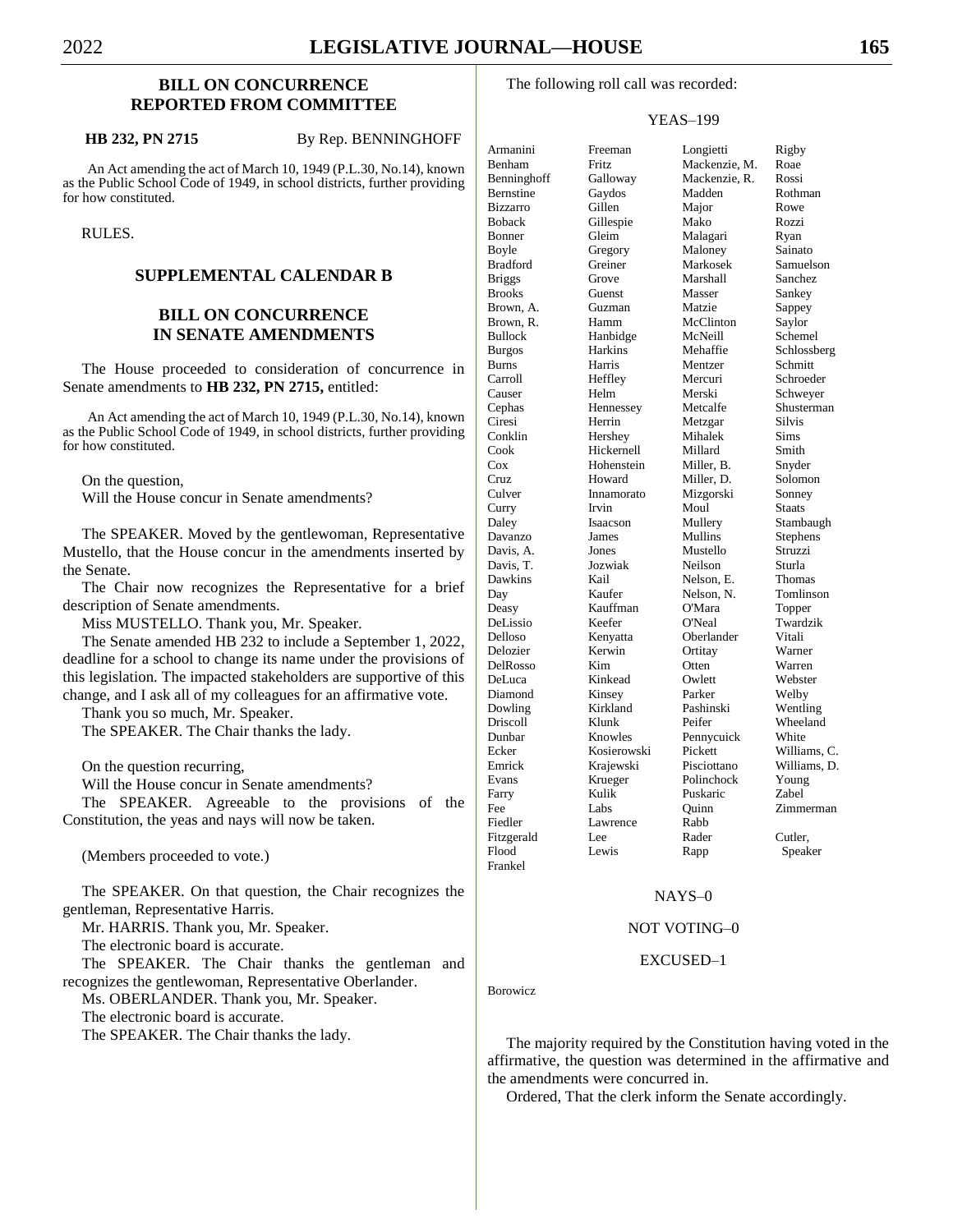# **BILL SIGNED BY SPEAKER**

Bill numbered and entitled as follows having been prepared for presentation to the Governor, and the same being correct, the title was publicly read as follows:

#### **HB 232, PN 2715**

An Act amending the act of March 10, 1949 (P.L.30, No.14), known as the Public School Code of 1949, in school districts, further providing for how constituted.

Whereupon, the Speaker, in the presence of the House, signed the same.

# **ANNOUNCEMENT BY SPEAKER**

The SPEAKER. The Speaker has a very special announcement regarding one of our members, which I am sure he will be ecstatic that we are about to share that it is the good gentleman, Representative Dan Miller's birthday. Happy birthday, Representative Miller. Twenty-nine again it is, huh?

Maybe we should have had Representative Pashinski lead that chorus.

# **CALENDAR CONTINUED**

#### **BILLS ON SECOND CONSIDERATION**

The House proceeded to second consideration of **HB 2315, PN 2693,** entitled:

An Act amending the act of April 9, 1929 (P.L.343, No.176), known as The Fiscal Code, in additional special funds and restricted accounts, further providing for distributions from Pennsylvania Race Horse Development Fund.

On the question,

Will the House agree to the bill on second consideration? Bill was agreed to.

\* \* \*

The House proceeded to second consideration of **HB 2269, PN 2632,** entitled:

An Act amending Title 62 (Procurement) of the Pennsylvania Consolidated Statutes, in source selection and contract formation, further providing for debarment or suspension.

On the question, Will the House agree to the bill on second consideration? Bill was agreed to.

\* \* \*

The House proceeded to second consideration of **HB 1727, PN 1955,** entitled:

An Act designating a portion of State Route 2019, known as Nyes Road, from the intersection of Derry Street to the intersection of Union Deposit Road, in Swatara and Lower Paxton Townships, Dauphin County, as the Glenn A. Martin Memorial Highway.

On the question,

Will the House agree to the bill on second consideration? Bill was agreed to.

\* \* \*

The House proceeded to second consideration of **HB 2068, PN 2389,** entitled:

An Act designating a portion of U.S. Route 11, also known as Main Street, from Segment 200, Offset 0000 to the intersection with Oak Street in Shickshinny Borough, Luzerne County, as the Honorable George C. Hasay Memorial Highway.

On the question, Will the House agree to the bill on second consideration? Bill was agreed to.

\* \* \*

The House proceeded to second consideration of **HB 1792, PN 2420,** entitled:

An Act amending Titles 1 (General Provisions), 2 (Administrative Law and Procedure), 3 (Agriculture), 7 (Banks and Banking), 12 (Commerce and Trade), 15 (Corporations and Unincorporated Associations), 18 (Crimes and Offenses), 20 (Decedents, Estates and Fiduciaries), 23 (Domestic Relations), 25 (Elections), 30 (Fish), 34 (Game), 35 (Health and Safety), 37 (Historical and Museums), 40 (Insurance), 42 (Judiciary and Judicial Procedure), 51 (Military Affairs), 53 (Municipalities Generally), 54 (Names), 61 (Prisons and Parole), 62 (Procurement), 64 (Public Authorities and Quasi-Public Corporations), 66 (Public Utilities), 68 (Real and Personal Property), 71 (State Government), 74 (Transportation) and 75 (Vehicles) of the Pennsylvania Consolidated Statutes, making editorial changes relating to obsolete references to certain Commonwealth agencies, secretaries and acts relating thereto.

On the question, Will the House agree to the bill on second consideration?

Mr. **DUNBAR** offered the following amendment No. **A03447:**

Amend Bill, page 3, line 21, by striking out "AMENDED TO READ" and inserting

repealed

Amend Bill, page 3, line 22, by inserting a bracket before "§" Amend Bill, page 3, line 22, by striking out the bracket before

"DEPARTMENT"

Amend Bill, page 3, lines 22 and 23, by striking out "] OFFICE OF ATTORNEY GENERAL"

Amend Bill, page 3, line 27, by striking out the bracket before "DEPARTMENT"

Amend Bill, page 3, lines 27 and 28, by striking out "] OFFICE OF ATTORNEY GENERAL"

Amend Bill, page 3, line 30, by striking out the bracket before "DEPARTMENT"

Amend Bill, page 3, line 30, by striking out "] OFFICE OF ATTORNEY GENERAL"

Amend Bill, page 4, line 1, by inserting a bracket after "ADJUDICATION."

Amend Bill, page 11, line 19, by inserting a bracket before "BOARD"

Amend Bill, page 11, line 19, by inserting a bracket after "AND" where it occurs the first time

Amend Bill, page 11, line 19, by inserting after "PAROLE" Board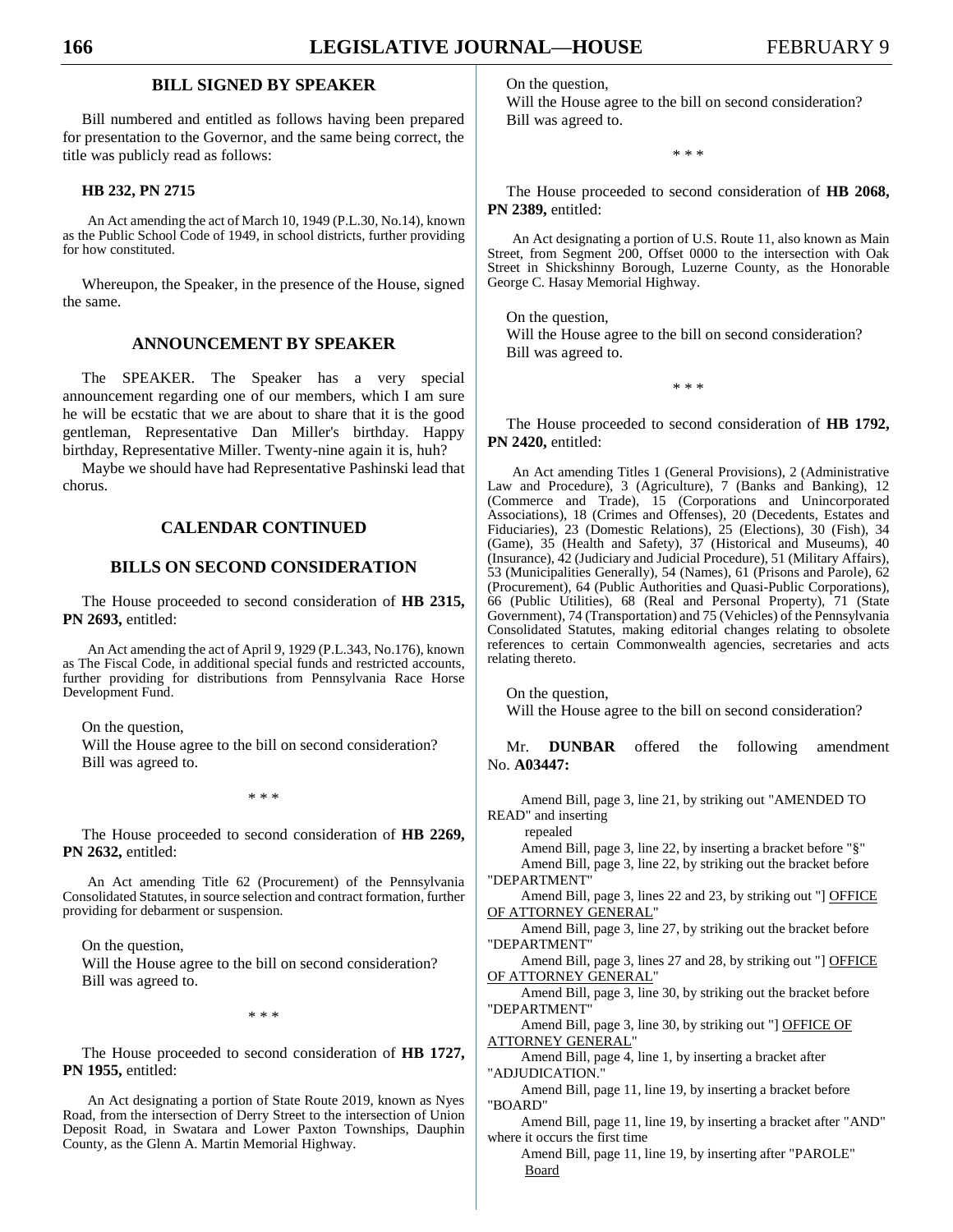# 2022 **LEGISLATIVE JOURNAL—HOUSE 167**

Amend Bill, page 59, line 6, by striking out "ATTORNEY GENERAL" and inserting Department of Corrections

On the question, Will the House agree to the amendment?

The SPEAKER. On that question, the Chair recognizes the gentleman, Representative Dunbar.

Mr. DUNBAR. Thank you, Mr. Speaker.

This amendment is a technical amendment to clarify agency names and to remove obsolete provisions. It is something that has been worked on and developed with the administration to clean up the bill, and we appreciate your support.

Thank you, Mr. Speaker. The SPEAKER. The Chair thanks the gentleman.

On the question recurring, Will the House agree to the amendment?

(Members proceeded to vote.)

The SPEAKER. On that question, the Chair recognizes the gentlewoman, Representative Oberlander.

Ms. OBERLANDER. Thank you, Mr. Speaker.

The electronic board is accurate.

The SPEAKER. The Chair thanks the lady and recognizes the gentleman, Representative Harris.

Mr. HARRIS. Thank you, Mr. Speaker. The electronic board is accurate. The SPEAKER. The Chair thanks the gentleman.

The following roll call was recorded:

### YEAS–199

| Armanini         | Freeman         | Longietti     | Rigby         |
|------------------|-----------------|---------------|---------------|
| Benham           | <b>Fritz</b>    | Mackenzie, M. | Roae          |
| Benninghoff      | Galloway        | Mackenzie, R. | Rossi         |
| <b>Bernstine</b> | Gaydos          | Madden        | Rothman       |
| Bizzarro         | Gillen          | Major         | Rowe          |
| <b>Boback</b>    | Gillespie       | Mako          | Rozzi         |
| Bonner           | Gleim           | Malagari      | Ryan          |
| Boyle            | Gregory         | Maloney       | Sainato       |
| <b>Bradford</b>  | Greiner         | Markosek      | Samuelson     |
| <b>Briggs</b>    | Grove           | Marshall      | Sanchez       |
| <b>Brooks</b>    | Guenst          | Masser        | Sankey        |
| Brown, A.        | Guzman          | Matzie        | Sappey        |
| Brown, R.        | Hamm            | McClinton     | Saylor        |
| <b>Bullock</b>   | Hanbidge        | McNeill       | Schemel       |
| <b>Burgos</b>    | <b>Harkins</b>  | Mehaffie      | Schlossberg   |
| <b>Burns</b>     | Harris          | Mentzer       | Schmitt       |
| Carroll          | Heffley         | Mercuri       | Schroeder     |
| Causer           | Helm            | Merski        | Schweyer      |
| Cephas           | Hennessey       | Metcalfe      | Shusterman    |
| Ciresi           | Herrin          | Metzgar       | <b>Silvis</b> |
| Conklin          | Hershey         | Mihalek       | Sims          |
| Cook             | Hickernell      | Millard       | Smith         |
| Cox              | Hohenstein      | Miller, B.    | Snyder        |
| Cruz             | Howard          | Miller, D.    | Solomon       |
| Culver           | Innamorato      | Mizgorski     | Sonney        |
| Curry            | Irvin           | Moul          | <b>Staats</b> |
| Daley            | <b>Isaacson</b> | Mullery       | Stambaugh     |
| Davanzo          | James           | Mullins       | Stephens      |
| Davis, A.        | Jones           | Mustello      | Struzzi       |
| Davis, T.        | Jozwiak         | Neilson       | Sturla        |
| Dawkins          | Kail            | Nelson, E.    | Thomas        |
| Day              | Kaufer          | Nelson, N.    | Tomlinson     |

Deasy Kauffman O'Mara Topper Delloso Kenyatta Oberlander Vitali Delozier Kerwin Ortitay Warner DelRosso Kim Otten Warren DeLuca Kinkead Owlett Webster Diamond Kinsey Parker Welby<br>
Dowling Kirkland Pashinski Wentli Driscoll Klunk Peifer Wheeland Dunbar Knowles Pennycuick White Ecker Kosierowski Pickett Williams, C. Emrick Krajewski Pisciottano Williams, D. Farry Kulik Puskaric Fee Labs Quinn Zimmerman Fiedler Lawrence Rabb Fitzgerald Lee Rader Cutler, Flood Lewis Rapp Speaker Frankel

Keefer O'Neal Twardzik Kirkland Pashinski Wentling Krueger Polinchock Young<br>Kulik Puskaric Zabel

#### NAYS–0

#### NOT VOTING–0

#### EXCUSED–1

Borowicz

The majority having voted in the affirmative, the question was determined in the affirmative and the amendment was agreed to.

On the question,

Will the House agree to the bill on second consideration as amended?

Bill as amended was agreed to.

The SPEAKER. The bill as amended will be reprinted.

# **APPROPRIATIONS COMMITTEE MEETING**

The SPEAKER. The Speaker recognizes the gentleman, Representative Saylor, for a committee announcement.

Mr. SAYLOR. Thank you, Mr. Speaker.

At the end of session today there will be an immediate meeting of the Appropriations Committee in the majority caucus room, Mr. Speaker.

The SPEAKER. The Chair thanks the gentleman.

At the end of session today there will be an immediate meeting of the Appropriations Committee in the majority caucus room.

# **SUPPLEMENTAL CALENDAR A**

# **BILLS ON THIRD CONSIDERATION**

The House proceeded to third consideration of **HB 1328, PN 2641,** entitled:

An Act amending the act of May 26, 1947 (P.L.318, No.140), known as the CPA Law, further providing for general powers of the board, for requirements for issuance of certificate, for peer review and for unlawful acts.

On the question, Will the House agree to the bill on third consideration? Bill was agreed to.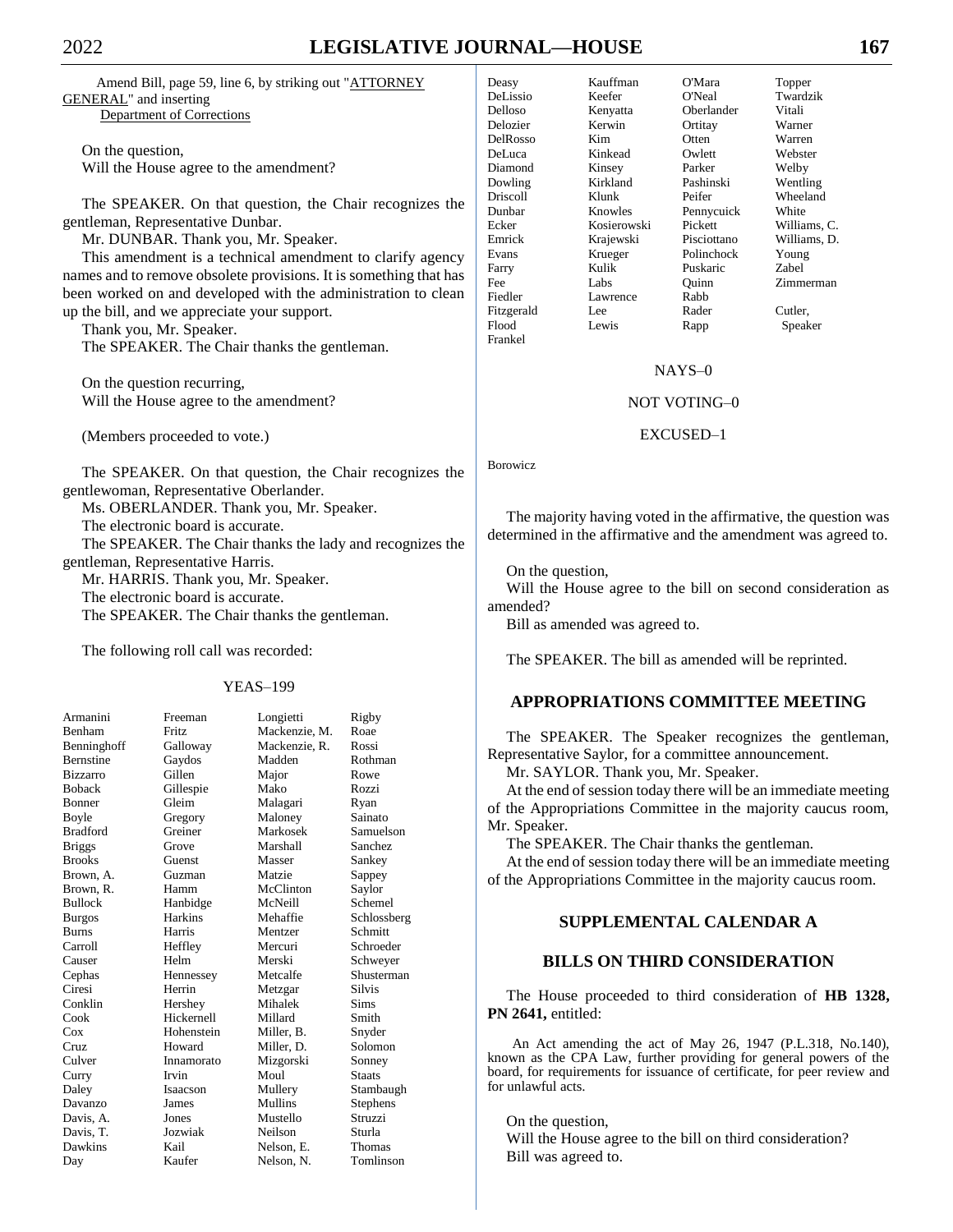# **168 LEGISLATIVE JOURNAL—HOUSE** FEBRUARY 9

(Bill analysis was read.)

The SPEAKER. This bill has been considered on three different days and agreed to and is now on final passage.

The question is, shall the bill pass finally?

Agreeable to the provisions of the Constitution, the yeas and nays will now be taken.

(Members proceeded to vote.)

The SPEAKER. On that question, the Chair recognizes the gentlewoman, Representative Oberlander.

Ms. OBERLANDER. Thank you, Mr. Speaker.

The electronic board is accurate.

The SPEAKER. The Chair thanks the lady and recognizes the gentleman, Representative Harris.

Mr. HARRIS. Thank you, Mr. Speaker.

The electronic board is accurate.

The SPEAKER. The Chair thanks the gentleman.

The following roll call was recorded:

#### YEAS–199

| Armanini        | Freeman     | Longietti     | Rigby         |
|-----------------|-------------|---------------|---------------|
| Benham          | Fritz       | Mackenzie, M. | Roae          |
| Benninghoff     | Galloway    | Mackenzie, R. | Rossi         |
| Bernstine       | Gaydos      | Madden        | Rothman       |
| <b>Bizzarro</b> | Gillen      | Major         | Rowe          |
| <b>Boback</b>   | Gillespie   | Mako          | Rozzi         |
| Bonner          | Gleim       | Malagari      | Ryan          |
| Boyle           | Gregory     | Maloney       | Sainato       |
| <b>Bradford</b> | Greiner     | Markosek      | Samuelson     |
| <b>Briggs</b>   | Grove       | Marshall      | Sanchez       |
| <b>Brooks</b>   | Guenst      | Masser        | Sankey        |
| Brown, A.       | Guzman      | Matzie        | Sappey        |
| Brown, R.       | Hamm        | McClinton     | Saylor        |
| <b>Bullock</b>  | Hanbidge    | McNeill       | Schemel       |
| <b>Burgos</b>   | Harkins     | Mehaffie      | Schlossberg   |
| Burns           | Harris      | Mentzer       | Schmitt       |
| Carroll         | Heffley     | Mercuri       | Schroeder     |
| Causer          | Helm        | Merski        | Schweyer      |
| Cephas          | Hennessey   | Metcalfe      | Shusterman    |
| Ciresi          | Herrin      | Metzgar       | Silvis        |
| Conklin         | Hershey     | Mihalek       | Sims          |
| Cook            | Hickernell  | Millard       | Smith         |
| $\cos$          | Hohenstein  | Miller, B.    | Snyder        |
| Cruz            | Howard      | Miller, D.    | Solomon       |
| Culver          | Innamorato  | Mizgorski     | Sonney        |
| Curry           | Irvin       | Moul          | <b>Staats</b> |
| Daley           | Isaacson    | Mullery       | Stambaugh     |
| Davanzo         | James       | Mullins       | Stephens      |
| Davis, A.       | Jones       | Mustello      | Struzzi       |
| Davis, T.       | Jozwiak     | Neilson       | Sturla        |
| Dawkins         | Kail        | Nelson, E.    | Thomas        |
| Day             | Kaufer      | Nelson, N.    | Tomlinson     |
| Deasy           | Kauffman    | O'Mara        | Topper        |
| DeLissio        | Keefer      | O'Neal        | Twardzik      |
| Delloso         | Kenyatta    | Oberlander    | Vitali        |
| Delozier        | Kerwin      | Ortitay       | Warner        |
| DelRosso        | Kim         | Otten         | Warren        |
| DeLuca          | Kinkead     | Owlett        | Webster       |
| Diamond         | Kinsey      | Parker        | Welby         |
| Dowling         | Kirkland    | Pashinski     | Wentling      |
| Driscoll        | Klunk       | Peifer        | Wheeland      |
| Dunbar          | Knowles     | Pennycuick    | White         |
| Ecker           | Kosierowski | Pickett       | Williams, C.  |
| Emrick          | Krajewski   | Pisciottano   | Williams, D.  |
| Evans           | Krueger     | Polinchock    | Young         |
| Farry           | Kulik       | Puskaric      | Zabel         |
| Fee             | Labs        | Quinn         | Zimmerman     |

| Fiedler    | Lawrence | Rabb  |         |
|------------|----------|-------|---------|
| Fitzgerald | Lee.     | Rader | Cutler. |
| Flood      | Lewis    | Rapp  | Speaker |

NAYS–0

#### NOT VOTING–0

#### EXCUSED–1

Borowicz

Frankel

The majority required by the Constitution having voted in the affirmative, the question was determined in the affirmative and the bill passed finally.

Ordered, That the clerk present the same to the Senate for concurrence.

\* \* \*

The House proceeded to third consideration of **HB 1614, PN 1788,** entitled:

An Act amending the act of June 3, 1937 (P.L.1333, No.320), known as the Pennsylvania Election Code, in ballots, further providing for number of ballots to be printed and specimen ballots.

On the question, Will the House agree to the bill on third consideration? Bill was agreed to.

(Bill analysis was read.)

The SPEAKER. This bill has been considered on three different days and agreed to and is now on final passage.

The question is, shall the bill pass finally?

Agreeable to the provisions of the Constitution, the yeas and nays will now be taken.

(Members proceeded to vote.)

The SPEAKER. On that question, the Chair recognizes the gentleman, Representative Harris.

Mr. HARRIS. Thank you, Mr. Speaker.

The electronic board is accurate.

The SPEAKER. The Chair thanks the gentleman and recognizes the gentlewoman, Representative Oberlander.

Ms. OBERLANDER. Thank you, Mr. Speaker.

The electronic board is accurate.

The SPEAKER. The Chair thanks the lady.

The following roll call was recorded:

#### YEAS–199

| Armanini         | Freeman   | Longietti     | Rigby     |
|------------------|-----------|---------------|-----------|
| Benham           | Fritz.    | Mackenzie, M. | Roae      |
| Benninghoff      | Galloway  | Mackenzie, R. | Rossi     |
| <b>Bernstine</b> | Gaydos    | Madden        | Rothman   |
| <b>Bizzarro</b>  | Gillen    | Major         | Rowe      |
| <b>Boback</b>    | Gillespie | Mako          | Rozzi     |
| <b>Bonner</b>    | Gleim     | Malagari      | Ryan      |
| Boyle            | Gregory   | Maloney       | Sainato   |
| <b>Bradford</b>  | Greiner   | Markosek      | Samuelson |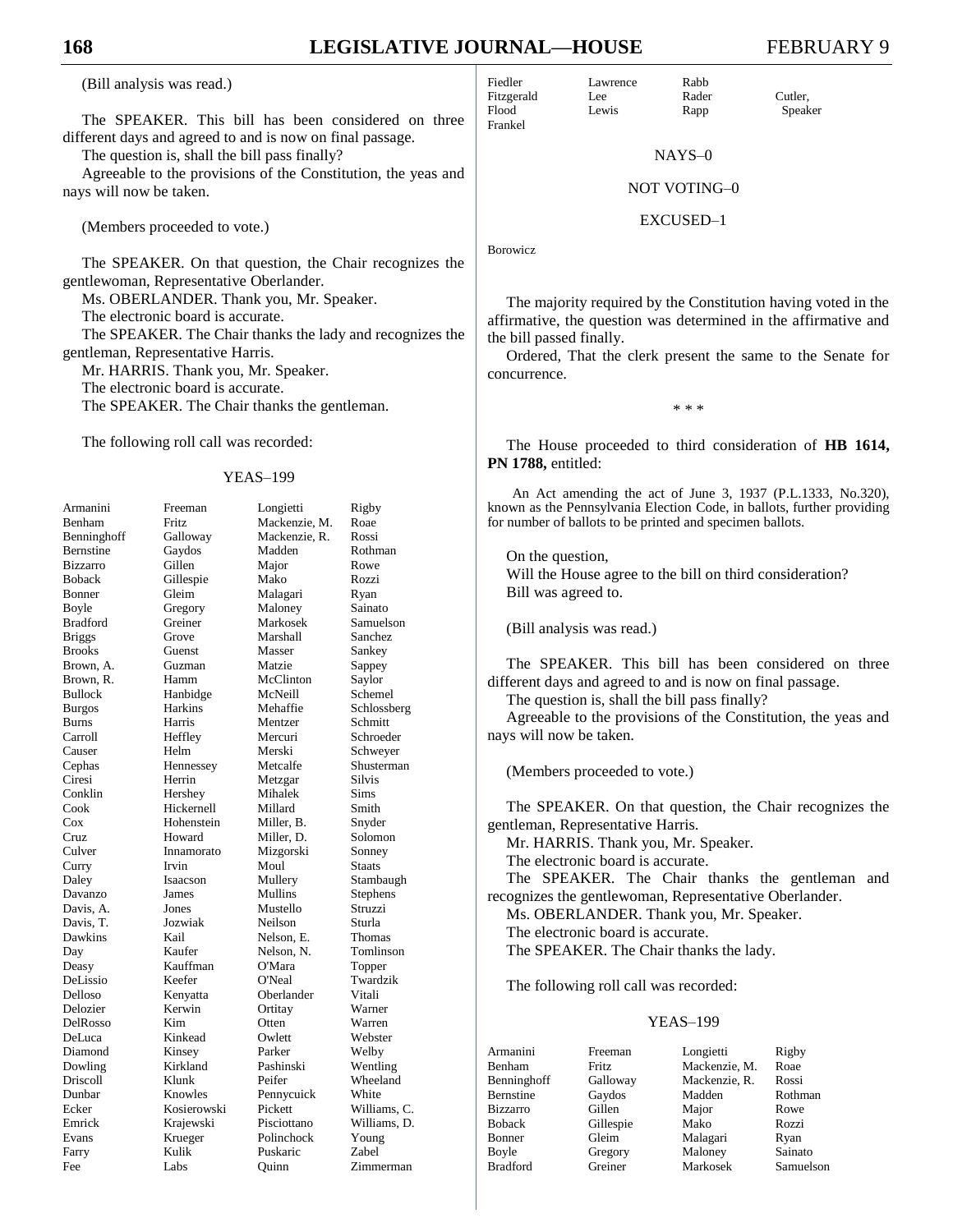# 2022 **LEGISLATIVE JOURNAL—HOUSE 169**

DelRosso Frankel

Briggs Grove Marshall Sanchez Brooks Guenst Masser Sankey Brown, A. Guzman Matzie Sappey Brown, R. Hamm McClinton Saylor Bullock Hanbidge McNeill Schemel Burgos Harkins Mehaffie Schlossberg Burns Harris Mentzer Schmitt Carroll Heffley Mercuri Schroeder Causer Helm Merski Schweyer Cephas Hennessey Metcalfe Shusterman Ciresi Herrin Metzgar Silvis Conklin Hershey Mihalek Sims Hickernell Millard<br>Hohenstein Miller, B. Cox Hohenstein Miller, B. Snyder Cruz Howard Miller, D. Solomon Culver Innamorato Mizgorski Sonney Curry Irvin Moul Staats Daley Isaacson Mullery Stambaugh Davanzo James Mullins Stephens Davis, A. Jones Mustello Struzzi Davis, T. Jozwiak Neilson Sturla Kail Nelson, E. Thomas Day Kaufer Nelson, N. Tomlinson Deasy Kauffman O'Mara Topper DeLissio Keefer O'Neal Twardzik Delloso Kenyatta Oberlander Vitali Delozier Kerwin Ortitay Warner DeLuca Kinkead Owlett Webster Diamond Kinsey Parker Welby Dowling Kirkland Pashinski Wentling Driscoll Klunk Peifer Wheeland Dunbar Knowles Pennycuick White Ecker Kosierowski Pickett Williams, C. Emrick Krajewski Pisciottano Williams, D. Evans Krueger Polinchock Young Farry Kulik Puskaric Zabel Fee Labs Quinn Zimmerman Fiedler Lawrence Rabb Fitzgerald Lee Rader Cutler, Flood Lewis Rapp Speaker

#### NAYS–0

## NOT VOTING–0

### EXCUSED–1

Borowicz

The majority required by the Constitution having voted in the affirmative, the question was determined in the affirmative and the bill passed finally.

Ordered, That the clerk present the same to the Senate for concurrence.

\* \* \*

The House proceeded to third consideration of **HB 2126, PN 2464,** entitled:

An Act amending Title 74 (Transportation) of the Pennsylvania Consolidated Statutes, in preliminary provisions relating to aviation, further providing for Aviation Restricted Account; and making a related repeal.

On the question,

Will the House agree to the bill on third consideration? Bill was agreed to.

(Bill analysis was read.)

The SPEAKER. This bill has been considered on three different days and agreed to and is now on final passage.

The question is, shall the bill pass finally?

Agreeable to the provisions of the Constitution, the yeas and nays will now be taken.

(Members proceeded to vote.)

The SPEAKER. On that question, the Chair recognizes the gentlewoman, Representative Oberlander.

Ms. OBERLANDER. Thank you, Mr. Speaker.

The electronic board is accurate.

The SPEAKER. The Chair thanks the lady and recognizes the gentleman, Representative Harris.

Mr. HARRIS. Thank you, Mr. Speaker. The electronic board is accurate. The SPEAKER. The Chair thanks the gentleman.

The following roll call was recorded:

#### YEAS–199

| Armanini        | Freeman     | Longietti     | Rigby         |
|-----------------|-------------|---------------|---------------|
| Benham          | Fritz.      | Mackenzie, M. | Roae          |
| Benninghoff     | Galloway    | Mackenzie, R. | Rossi         |
| Bernstine       | Gaydos      | Madden        | Rothman       |
| <b>Bizzarro</b> | Gillen      | Major         | Rowe          |
| <b>Boback</b>   | Gillespie   | Mako          | Rozzi         |
| Bonner          | Gleim       | Malagari      | Ryan          |
| Boyle           | Gregory     | Maloney       | Sainato       |
| <b>Bradford</b> | Greiner     | Markosek      | Samuelson     |
| <b>Briggs</b>   | Grove       | Marshall      | Sanchez       |
| <b>Brooks</b>   | Guenst      | Masser        | Sankey        |
| Brown, A.       | Guzman      | Matzie        | Sappey        |
| Brown, R.       | Hamm        | McClinton     | Saylor        |
| <b>Bullock</b>  | Hanbidge    | McNeill       | Schemel       |
| <b>Burgos</b>   | Harkins     | Mehaffie      | Schlossberg   |
| Burns           | Harris      | Mentzer       | Schmitt       |
| Carroll         | Heffley     | Mercuri       | Schroeder     |
| Causer          | Helm        | Merski        | Schweyer      |
| Cephas          | Hennessey   | Metcalfe      | Shusterman    |
| Ciresi          | Herrin      | Metzgar       | <b>Silvis</b> |
| Conklin         | Hershey     | Mihalek       | Sims          |
| Cook            | Hickernell  | Millard       | Smith         |
| $\cos$          | Hohenstein  | Miller, B.    | Snyder        |
| Cruz            | Howard      | Miller, D.    | Solomon       |
| Culver          | Innamorato  | Mizgorski     | Sonney        |
| Curry           | Irvin       | Moul          | Staats        |
| Daley           | Isaacson    | Mullery       | Stambaugh     |
| Davanzo         | James       | Mullins       | Stephens      |
| Davis, A.       | Jones       | Mustello      | Struzzi       |
| Davis, T.       | Jozwiak     | Neilson       | Sturla        |
| Dawkins         | Kail        | Nelson, E.    | Thomas        |
| Day             | Kaufer      | Nelson, N.    | Tomlinson     |
| Deasy           | Kauffman    | O'Mara        | Topper        |
| DeLissio        | Keefer      | O'Neal        | Twardzik      |
| Delloso         | Kenyatta    | Oberlander    | Vitali        |
| Delozier        | Kerwin      | Ortitay       | Warner        |
| DelRosso        | Kim         | Otten         | Warren        |
| DeLuca          | Kinkead     | Owlett        | Webster       |
| Diamond         | Kinsey      | Parker        | Welby         |
| Dowling         | Kirkland    | Pashinski     | Wentling      |
| Driscoll        | Klunk       | Peifer        | Wheeland      |
| Dunbar          | Knowles     | Pennycuick    | White         |
| Ecker           | Kosierowski | Pickett       | Williams, C.  |
| Emrick          | Krajewski   | Pisciottano   | Williams, D.  |
| Evans           | Krueger     | Polinchock    | Young         |
| Farry           | Kulik       | Puskaric      | Zabel         |
| Fee.            | Labs        | Ouinn         | Zimmerman     |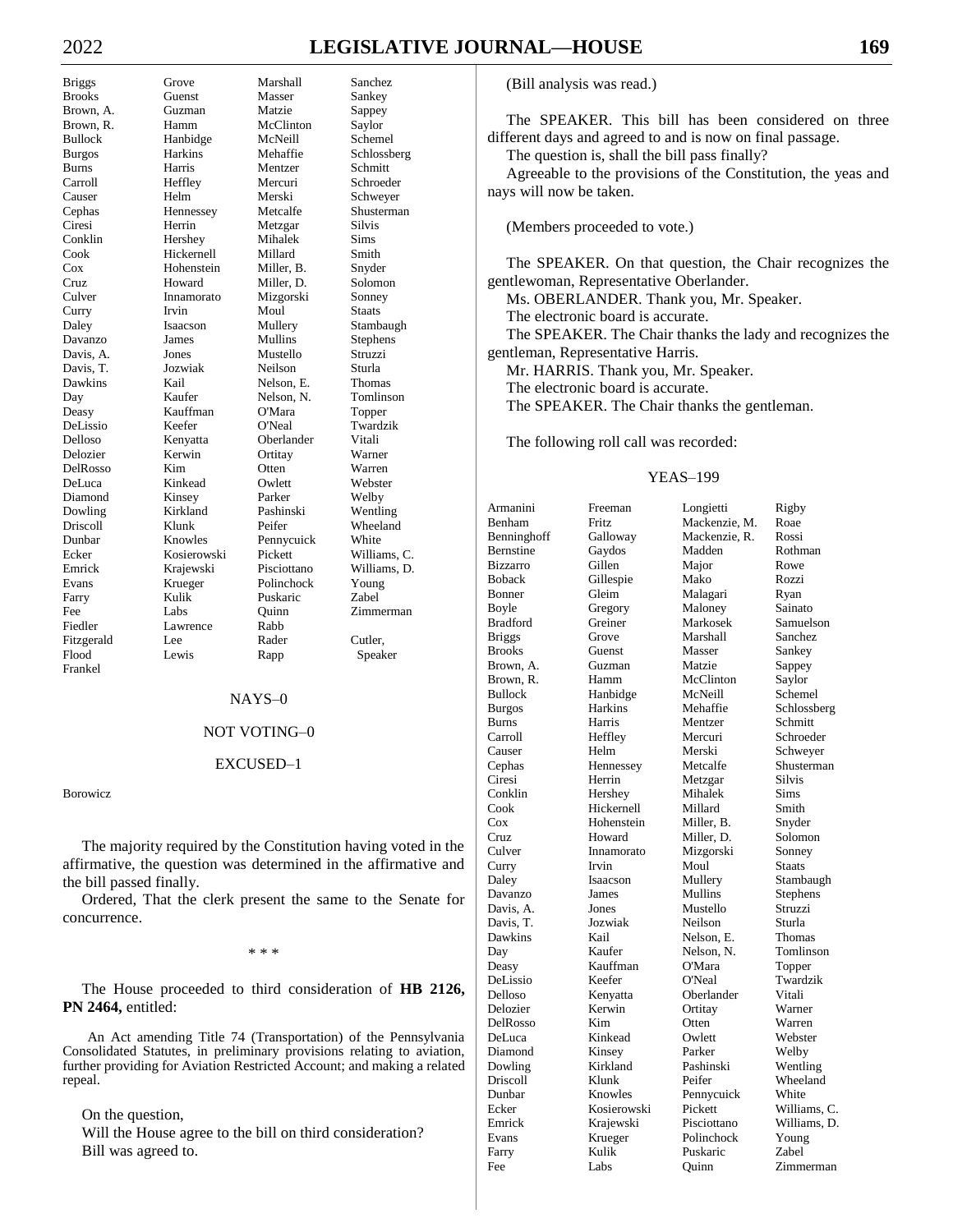# **170 LEGISLATIVE JOURNAL—HOUSE** FEBRUARY 9

| Fiedler    | Lawrence | Rabb  |         |
|------------|----------|-------|---------|
| Fitzgerald | Lee      | Rader | Cutler. |
| Flood      | Lewis    | Rapp  | Speaker |
| Frankel    |          |       |         |

### NAYS–0

#### NOT VOTING–0

#### EXCUSED–1

Borowicz

The majority required by the Constitution having voted in the affirmative, the question was determined in the affirmative and the bill passed finally.

Ordered, That the clerk present the same to the Senate for concurrence.

\* \* \*

The House proceeded to third consideration of **HB 2216, PN 2582,** entitled:

An Act amending Title 74 (Transportation) of the Pennsylvania Consolidated Statutes, providing for Pennsylvania Infrastructure Bank and for Pennsylvania Infrastructure Bank Fund; and making related repeals.

On the question,

Will the House agree to the bill on third consideration? Bill was agreed to.

(Bill analysis was read.)

The SPEAKER. This bill has been considered on three different days and agreed to and is now on final passage.

The question is, shall the bill pass finally?

Agreeable to the provisions of the Constitution, the yeas and nays will now be taken.

(Members proceeded to vote.)

The SPEAKER. On that question, the Chair recognizes the gentleman, Representative Harris.

Mr. HARRIS. Thank you, Mr. Speaker.

The electronic board is accurate.

The SPEAKER. The Chair thanks the gentleman and recognizes the gentlewoman, Representative Oberlander.

Ms. OBERLANDER. Thank you, Mr. Speaker.

The electronic board is accurate.

The SPEAKER. The Chair thanks the lady.

The following roll call was recorded:

#### YEAS–199

| Armanini         | Freeman      | Longietti     | Rigby   |
|------------------|--------------|---------------|---------|
| Benham           | <b>Fritz</b> | Mackenzie, M. | Roae    |
| Benninghoff      | Galloway     | Mackenzie, R. | Rossi   |
| <b>Bernstine</b> | Gaydos       | Madden        | Rothman |
| <b>Bizzarro</b>  | Gillen       | Major         | Rowe    |
| <b>Boback</b>    | Gillespie    | Mako          | Rozzi   |
| Bonner           | Gleim        | Malagari      | Ryan    |
| Boyle            | Gregory      | Maloney       | Sainato |

| <b>Bradford</b> | Greiner     | Markosek    | Samuelson      |
|-----------------|-------------|-------------|----------------|
| <b>Briggs</b>   | Grove       | Marshall    | <b>Sanchez</b> |
| <b>Brooks</b>   | Guenst      | Masser      | Sankey         |
| Brown, A.       | Guzman      | Matzie      | Sappey         |
| Brown, R.       | Hamm        | McClinton   | Saylor         |
| <b>Bullock</b>  | Hanbidge    | McNeill     | Schemel        |
| <b>Burgos</b>   | Harkins     | Mehaffie    | Schlossberg    |
| <b>Burns</b>    | Harris      | Mentzer     | Schmitt        |
| Carroll         | Heffley     | Mercuri     | Schroeder      |
| Causer          | Helm        | Merski      | Schwever       |
| Cephas          | Hennessey   | Metcalfe    | Shusterman     |
| Ciresi          | Herrin      | Metzgar     | <b>Silvis</b>  |
| Conklin         | Hershey     | Mihalek     | Sims           |
| Cook            | Hickernell  | Millard     | Smith          |
| Cox             | Hohenstein  | Miller, B.  | Snyder         |
| Cruz            | Howard      | Miller, D.  | Solomon        |
| Culver          | Innamorato  | Mizgorski   | Sonney         |
| Curry           | Irvin       | Moul        | <b>Staats</b>  |
| Daley           | Isaacson    | Mullery     | Stambaugh      |
| Davanzo         | James       | Mullins     | Stephens       |
| Davis, A.       | Jones       | Mustello    | Struzzi        |
| Davis, T.       | Jozwiak     | Neilson     | Sturla         |
| Dawkins         | Kail        | Nelson, E.  | Thomas         |
| Day             | Kaufer      | Nelson, N.  | Tomlinson      |
| Deasy           | Kauffman    | O'Mara      | Topper         |
| DeLissio        | Keefer      | O'Neal      | Twardzik       |
| Delloso         | Kenyatta    | Oberlander  | Vitali         |
| Delozier        | Kerwin      | Ortitay     | Warner         |
| DelRosso        | Kim         | Otten       | Warren         |
| DeLuca          | Kinkead     | Owlett      | Webster        |
| Diamond         | Kinsey      | Parker      | Welby          |
| Dowling         | Kirkland    | Pashinski   | Wentling       |
| Driscoll        | Klunk       | Peifer      | Wheeland       |
| Dunbar          | Knowles     | Pennycuick  | White          |
| Ecker           | Kosierowski | Pickett     | Williams, C.   |
| Emrick          | Krajewski   | Pisciottano | Williams, D.   |
| Evans           | Krueger     | Polinchock  | Young          |
| Farry           | Kulik       | Puskaric    | Zabel          |
| Fee             | Labs        | Ouinn       | Zimmerman      |
| Fiedler         | Lawrence    | Rabb        |                |
| Fitzgerald      | I ee        | Rader       | Cutler,        |
| Flood           | Lewis       | Rapp        | Speaker        |
| Frankel         |             |             |                |

#### NAYS–0

#### NOT VOTING–0

#### EXCUSED–1

Borowicz

The majority required by the Constitution having voted in the affirmative, the question was determined in the affirmative and the bill passed finally.

Ordered, That the clerk present the same to the Senate for concurrence.

\* \* \*

The House proceeded to third consideration of **HB 1440, PN 2716,** entitled:

An Act amending the act of December 20, 1985 (P.L.457, No.112), known as the Medical Practice Act of 1985, further providing for definitions, for respiratory therapists, for perfusionist, for genetic counselor and for prosthetists, orthotists, pedorthists and orthotic fitters; providing for medical imaging professionals, radiation therapists and radiologist assistants; further providing for licenses and certificates and general qualification; repealing provisions relating to radiologic procedures and education and training required; and making related and inconsistent repeals.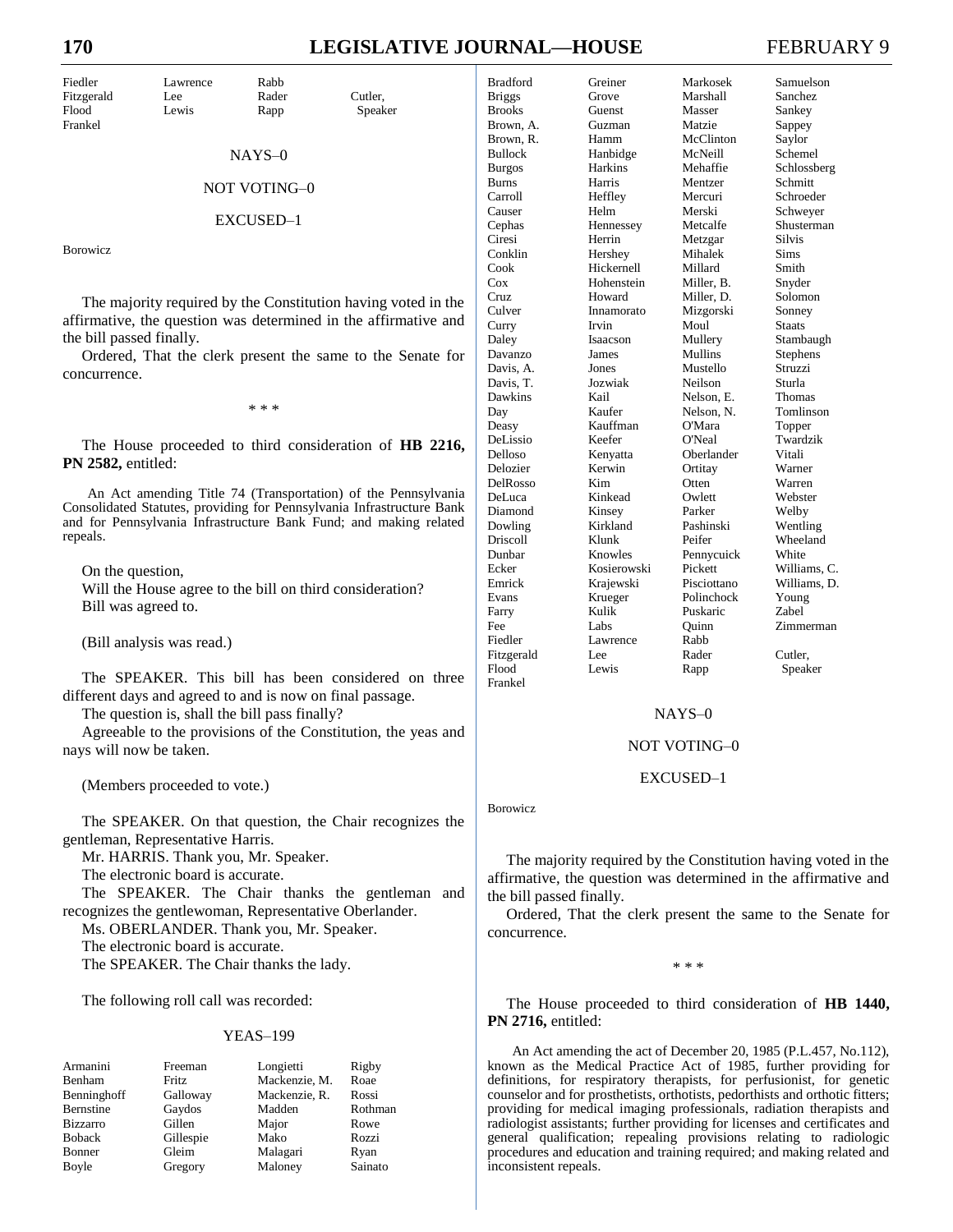On the question, Will the House agree to the bill on third consideration? Bill was agreed to.

(Bill analysis was read.)

The SPEAKER. This bill has been considered on three different days and agreed to and is now on final passage.

The question is, shall the bill pass finally?

On that question, the Chair recognizes the gentleman, Representative Millard.

Mr. MILLARD. Thank you, Mr. Speaker.

As our health-care industry evolves and technology advances, today we can provide patients with premier care opportunities that a decade ago would not have been possible. These advancements are helping to save lives and improve care for those in need. Medical imaging professionals have been, and continue to be, at the center of this evolution. The fundamental goal of this bill is quite simple: patient safety.

I would urge a "yes" vote. Thank you.

The SPEAKER. The Chair thanks the gentleman.

The Speaker recognizes the gentleman, Representative Lewis, on final passage.

Mr. LEWIS. Thank you, Mr. Speaker.

I am so grateful for the good chairman and his diligent work and advocacy for patient safety and his efforts on this bill. However, Mr. Speaker, I do have cautions on this bill, and today I do rise in opposition to the bill and here is why.

Number one, I think the bill is unnecessary. So currently there is a requirement for training to have these roles. A lot of these hospital systems are facing severe shortages in the workforce and so we are requiring another government mandate in order to practice their professional scope. And so what is going to happen as a result is instead of just being able to do their jobs, these folks in our hospital systems are now going to have to pay a fee, pay money, get a license. So they are not going to be better trained, they are not going to be better qualified, but they are just going to be more broke because they are giving more money to the government.

Secondly, I think it is unfair. It is unfair to these folks – they are not making a ton of money – to require them, in order to do their job which they have been doing for years, to pay money to the government for the luxury of continuing to do that job.

Finally, I think it is unjust. I think it is an overreach of government, and I just think that this is not our role to require people to have a license just to do their job. Nobody in this room has to have a license to be a legislator, and we vote on some pretty impactful legislation.

So I think that this is unfair, and I would urge a "no" vote. Thank you, Mr. Speaker.

# **THE SPEAKER PRO TEMPORE (JOHN A. LAWRENCE) PRESIDING**

The SPEAKER pro tempore. The Speaker thanks the gentleman.

Will the House agree to the bill?

On that question, the gentleman from Lancaster, the Speaker, is recognized.

Mr. CUTLER. Thank you, Mr. Speaker.

Mr. Speaker, I do think there is an important component of this bill which we should discuss a little further. For those of you who may be unfamiliar with my own personal journey into the medical field, it involved being an x-ray tech, and I have talked to both the ARRT (American Registry of Radiologic Technologists) and the Pennsylvania society, or the PSRT (Pennsylvania Society of Radiologic Technologists), for those of us in the x-ray profession.

An important component that is included in this bill is actually for RAs (radiologist assistants), and an RA would essentially be a PA (physician assistant) for a radiologist. I can personally tell you that is something I would have done in place of law school, had that been an option under our current statutory construction. The truth is, this is already recognized under Federal law, specifically veterans law. So VAs (Veterans' Administrations) can already offer these extended services with RAs, and it is a service extension for, quite frankly, an industry that is sometimes hard to find individuals in. Just as PAs and other medical professionals have expanded their assistance to help patients, this includes a provision for RAs in it, which would have been very beneficial and influential in my own decisionmaking in terms of advancing my own career. And while I may have missed out on that opportunity, I do think it is a great opportunity for many of the other techs who are currently practicing in the Commonwealth and would urge a "yes" vote.

Thank you, Mr. Speaker.

The SPEAKER pro tempore. The Speaker thanks the gentleman.

Are there any other members seeking recognition on the bill?

On the question recurring,

Shall the bill pass finally?

The SPEAKER pro tempore. Agreeable to the provisions of the Constitution, the yeas and nays will now be taken.

(Members proceeded to vote.)

The SPEAKER pro tempore. On that question, the gentleman from Philadelphia, Representative Harris, is recognized.

Mr. HARRIS. Thank you, Mr. Speaker.

The electronic board is accurate.

The SPEAKER pro tempore. The Speaker thanks the gentleman, and the lady from Clarion, Representative Oberlander, is recognized.

Ms. OBERLANDER. Thank you, Mr. Speaker.

The electronic board is accurate.

The following roll call was recorded:

# YEAS–132

| Flood     | Labs      | Rothman     |
|-----------|-----------|-------------|
| Frankel   | Lee       | Rozzi       |
| Freeman   | Longietti | Sainato     |
| Fritz.    | Madden    | Samuelson   |
| Galloway  | Major     | Sanchez     |
| Gaydos    | Mako      | Sappey      |
| Gillen    | Malagari  | Saylor      |
| Gillespie | Markosek  | Schlossberg |
| Gregory   | Marshall  | Schroeder   |
| Grove     | Masser    | Schwever    |
| Guenst    | Matzie    | Shusterman  |
| Guzman    | McClinton | <b>Sims</b> |
|           |           |             |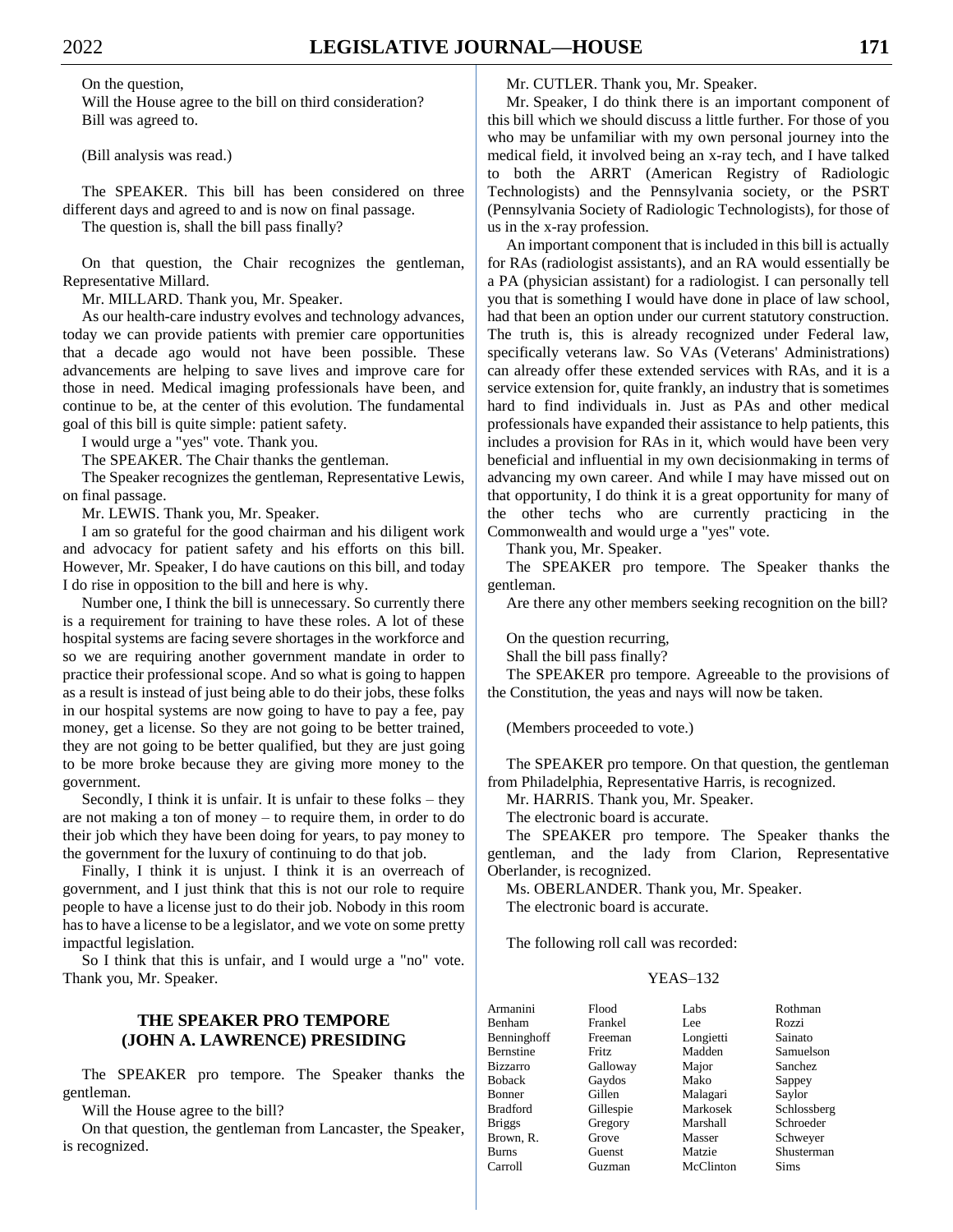# **172 LEGISLATIVE JOURNAL—HOUSE** FEBRUARY 9

| Causer         | Hanbidge    | McNeill     | Snyder        |
|----------------|-------------|-------------|---------------|
| Ciresi         | Harkins     | Mehaffie    | Solomon       |
| Conklin        | Heffley     | Mentzer     | Sonney        |
| Cruz           | Helm        | Merski      | Stephens      |
| Culver         | Hennessey   | Millard     | Struzzi       |
| Curry          | Herrin      | Miller, D.  | Sturla        |
| Daley          | Hershey     | Mizgorski   | <b>Thomas</b> |
| Davis, A.      | Hickernell  | Moul        | Tomlinson     |
| Dawkins        | Howard      | Mullery     | Topper        |
| Day            | Innamorato  | Mullins     | Vitali        |
| Deasy          | James       | Mustello    | Warren        |
| DeLissio       | Jozwiak     | Nelson, N.  | Webster       |
| Delozier       | Kail        | O'Mara      | Welby         |
| DeLuca         | Kaufer      | Oberlander  | Wentling      |
| Dowling        | Kim         | Pashinski   | Wheeland      |
| Dunbar         | Kinkead     | Peifer      | White         |
| Ecker          | Kinsey      | Pennycuick  | Williams, C.  |
| Emrick         | Kirkland    | Pickett     | Williams, D.  |
| Evans          | Klunk       | Pisciottano |               |
| Farry          | Kosierowski | Polinchock  | Cutler,       |
| Fee            | Krueger     | Quinn       | Speaker       |
| Fitzgerald     | Kulik       |             |               |
|                |             | $NAYS-67$   |               |
| Boyle          | Hamm        | Mercuri     | Roae          |
| <b>Brooks</b>  | Harris      | Metcalfe    | Rossi         |
| Brown, A.      | Hohenstein  | Metzgar     | Rowe          |
| <b>Bullock</b> | Irvin       | Mihalek     | Ryan          |
| <b>Burgos</b>  | Isaacson    | Miller, B.  | Sankey        |
| Cephas         | Jones       | Neilson     | Schemel       |
| Cook           | Kauffman    | Nelson, E.  | Schmitt       |
| $\cos$         | Keefer      | O'Neal      | Silvis        |
| Davanzo        | Kenyatta    | Ortitay     | Smith         |
| Davis, T.      | Kerwin      | Otten       | <b>Staats</b> |
| Delloso        | Knowles     | Owlett      | Stambaugh     |
| DelRosso       | Krajewski   | Parker      | Twardzik      |

### NOT VOTING–0

Diamond Lawrence Puskaric Warner Driscoll Lewis Rabb Young Fiedler Mackenzie, M. Rader Zabel Gleim Mackenzie, R. Rapp Zimmerman

Greiner Maloney Rigby

#### EXCUSED–1

Borowicz

The majority required by the Constitution having voted in the affirmative, the question was determined in the affirmative and the bill passed finally.

Ordered, That the clerk present the same to the Senate for concurrence.

# **THE SPEAKER (BRYAN CUTLER) PRESIDING**

#### **SENATE MESSAGE**

#### HOUSE RESOLUTION CONCURRED IN BY SENATE

The clerk of the Senate, being introduced, informed that the Senate has concurred in **HR 173, PN 2711.**

# **CONCURRENT RESOLUTION SIGNED BY SPEAKER**

Resolution numbered and entitled, the same being correct, the title was publicly read as follows:

#### **HR 173, PN 2711**

A Concurrent Resolution extending in whole the disaster emergency declared on January 28, 2022, in response to the Forbes Avenue/Fern Hollow Bridge Collapse.

Whereupon, the Speaker, in the presence of the House, signed the same.

The SPEAKER. For the information of the members, there will be no further floor votes. We will be doing some housekeeping. I would remind the members, however, that the Appropriations chairman did call for an immediate meeting of the Appropriations Committee at the conclusion of session.

After we do housekeeping, we will entertain rule 17 speakers. If they wish to come to the well of the House, we will recognize you in the order that the leaders have submitted.

# **BILLS RECOMMITTED**

The SPEAKER. The majority leader moves that the following bills be recommitted to the Committee on Appropriations:

HB 1727; HB 1792; HB 2068; HB 2269; and HB 2315.

On the question, Will the House agree to the motion? Motion was agreed to.

# **BILLS REMOVED FROM TABLE**

The SPEAKER. The majority leader moves that the following bills be removed from the tabled calendar and placed on the active calendar:

HB 1104; HB 1630; HB 1790; HB 1984; and HB 2212.

On the question, Will the House agree to the motion? Motion was agreed to.

# **BILLS REMOVED FROM TABLE**

The SPEAKER. The majority leader moves that the following bills be removed from the tabled calendar and placed on the active calendar: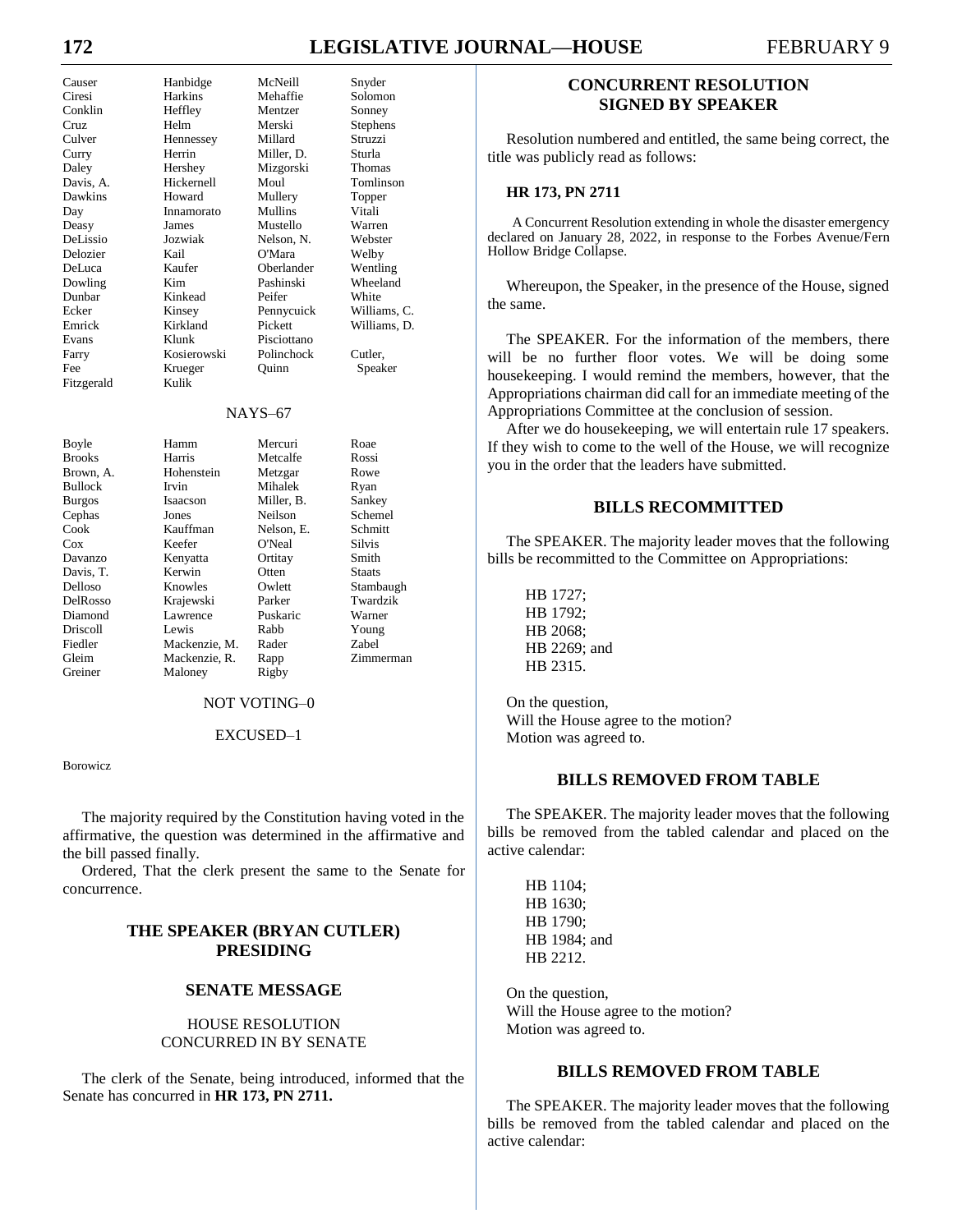HB 1770; SB 247; and SB 786.

On the question, Will the House agree to the motion? Motion was agreed to.

# **BILLS TABLED**

The SPEAKER. The majority leader moves that the following bills be removed from the active calendar and placed on the tabled calendar:

HB 1770; SB 247; and SB 786.

On the question, Will the House agree to the motion? Motion was agreed to.

# **CALENDAR CONTINUED**

# **BILL ON SECOND CONSIDERATION**

The House proceeded to second consideration of **HB 1590, PN 1747,** entitled:

An Act amending Title 42 (Judiciary and Judicial Procedure) of the Pennsylvania Consolidated Statutes, in sentencing, further providing for sentencing generally.

On the question, Will the House agree to the bill on second consideration?

# **BILL TABLED**

The SPEAKER. The majority leader moves that HB 1590 be removed from the active calendar and placed on the tabled calendar.

On the question, Will the House agree to the motion? Motion was agreed to.

# **BILL REMOVED FROM TABLE**

The SPEAKER. The majority leader moves that HB 1590 be removed from the tabled calendar and placed on the active calendar.

On the question, Will the House agree to the motion? Motion was agreed to.

# **RESOLUTION**

# Mr. BENNINGHOFF called up **HR 107, PN 1615,** entitled:

A Resolution adopting a temporary Rule of the House of Representatives relating to guidance from the Centers for Disease Control (CDC) minimizing the spread of COVID-19.

On the question, Will the House adopt the resolution?

# **RESOLUTION TABLED**

The SPEAKER. The majority leader moves that HR 107 be removed from the active calendar and placed on the tabled calendar.

On the question, Will the House agree to the motion? Motion was agreed to.

# **RESOLUTION REMOVED FROM TABLE**

The SPEAKER. The majority leader moves that HR 107 be removed from the tabled calendar and placed on the active calendar.

On the question, Will the House agree to the motion? Motion was agreed to.

# **STATEMENT BY MS. INNAMORATO**

The SPEAKER. Moving to rule 17 speakers. The Speaker recognizes the gentlewoman, Representative Innamorato, to speak on the working families tax credit.

Ms. INNAMORATO. Thank you, Mr. Speaker.

For decades working families across Pennsylvania have watched the cost of living rise beyond their means while their wages have remained mostly stagnant. At the same time, corporations touted record profits, and Pennsylvania's ultrawealthy residents added \$4.3 billion to their personal wealth during the pandemic. As elected leaders, it is time to curb this ever-widening inequality, reduce the number of children in poverty, and provide a safeguard for our working families across Pennsylvania.

Tuesday, February 8, gave us the opportunity to uplift a piece of policy that has a proven track record at working towards these goals of equality with the Federal Child Tax Credit/Earned Income Tax Credit Day of Action. In 2020 the earned income tax credit brought over \$2 billion to 885,000 families in Pennsylvania. Still, nearly one in five people who qualify for the earned income tax credit do not claim this credit. Now is the time to remind families across the Commonwealth to make sure they do not leave any money on the table when it comes to filing their tax returns. There are many great organizations across Pennsylvania that will actually assist you with free tax prep and check to see if you qualify for the Federal earned income tax credit.